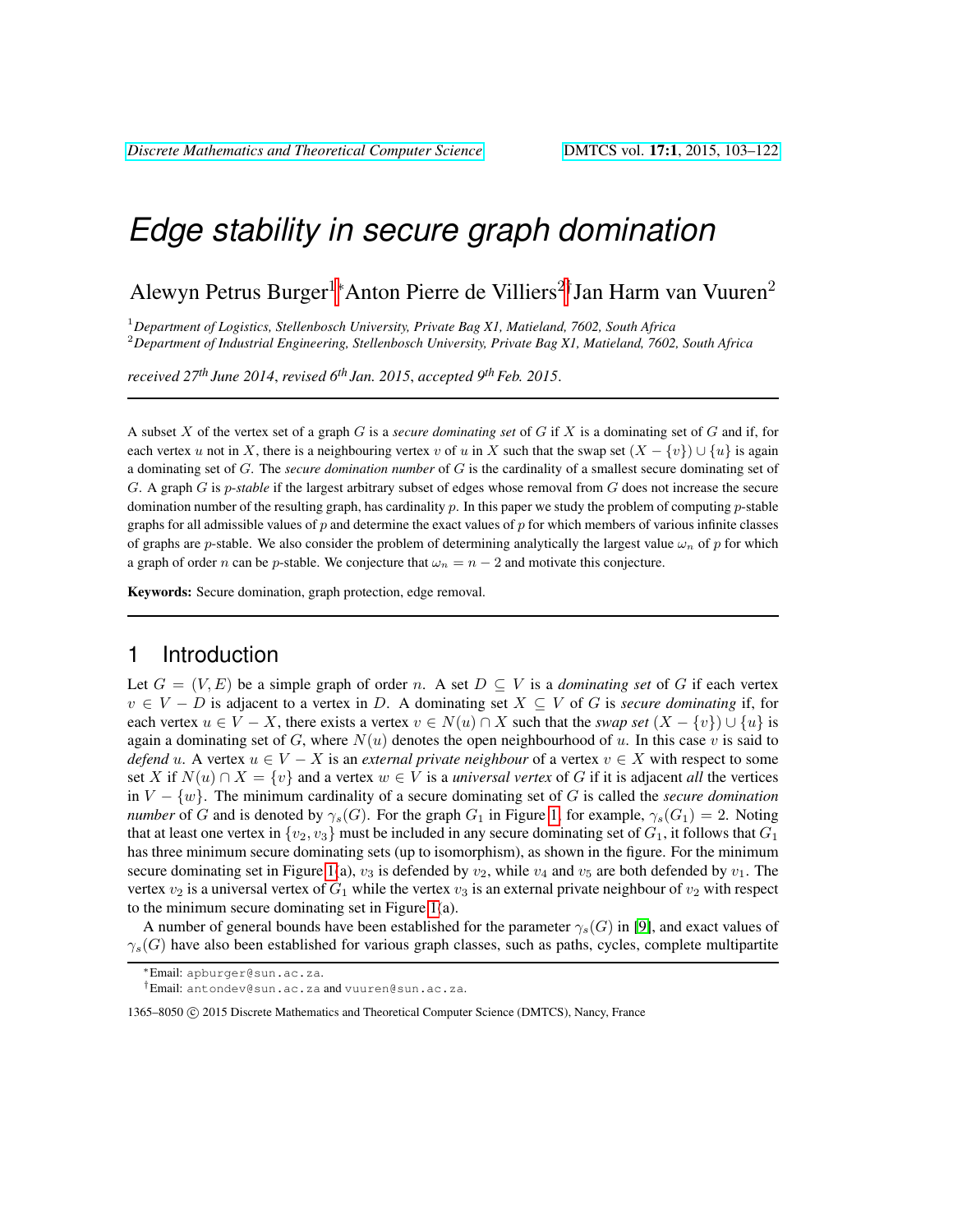

<span id="page-1-0"></span>Fig. 1: All the minimum secure dominating sets (up to isomorphism) for a graph  $G_1$  of order 5.

graphs and products of paths and cycles. Various properties of the secure dominating sets of graphs have been studied in [\[1,](#page-13-1) [2,](#page-13-2) [6,](#page-13-3) [7,](#page-13-4) [8,](#page-13-5) [12\]](#page-14-0).

In [\[4\]](#page-13-6) we considered the cost (measured by the increase in the secure domination number) of deleting a number of edges from a graph. We then used our knowledge of this cost function in [\[3\]](#page-13-7) to construct the class of all graphs  $G$  of order  $n$  with the property that the *smallest* number of arbitrary edges whose removal from G necessarily increases the secure domination number of the resulting graph, is some prespecified number q. This problem is relevant in the generic application where the vertices of  $G$  denote locations on some spatial domain, and the edges represent links between these locations along which patrolling guards may move. A secure dominating set of G represents a collection of locations at which guards may be stationed so that the entire location complex modelled by  $G$  is securely dominated. The studies in [\[3,](#page-13-7) [4\]](#page-13-6) provide threshold information as to the number of edge failures (which may be caused randomly or by an adversary) that will necessitate the hiring of additional guards to secure the resulting location complex.

In this paper we focus our attention on the dual problem of determining graphs  $G$  with the property that the *largest* number of arbitrary edges whose removal from G necessarily does *not* increase the secure domination number of the resulting graph, is a pre-specified value  $p$ . This dual problem is relevant in the same generic application as described above, but where threshold information is sought with respect to the largest number of arbitrary edge failures which does *not* result in a requirement of additional guards to dominate the location complex securely.

The paper opens in  $\S2$  with a formalisation of the notion of p-stability in secure domination (with respect to edge removal). We characterise the class of p-stable graphs for all admissible values of p in an inductive fashion in terms of  $(p - 1)$ -stable graphs in §3. In §4 we turn our attention to the intriguing problem of determining the largest value of  $p$  for which a graph of order  $n$  can be  $p$ -stable, before determining exact values of p for which paths and cycles are p-stable in §5. The paper closes in §6 with three suggestions for further work.

## 2 The notion of  $p$ -stability

We denote the set of all non-isomorphic graphs obtained by removing exactly  $p \in \{0, 1, \ldots, m\}$  edges from a given graph G of size m by  $G - pe$ . Similarly,  $G + qe$  denotes the class of non-isomorphic graphs obtained by inserting exactly  $q \in \{0, 1, \ldots, {n \choose 2} - m\}$  edges between pairs of non-adjacent vertices of a graph G of order n and size m. Furthermore,  $\gamma_s(G-pe)$  denotes the set of values of  $\gamma_s(H)$  as  $H \in G-pe$ varies (for a fixed value of p). The notation  $\gamma_s(G+qe)$  has a similar meaning. We distinguish between the graph obtained by removing a *specific* edge e from G, by writing  $G - e$ , and the class of graphs obtained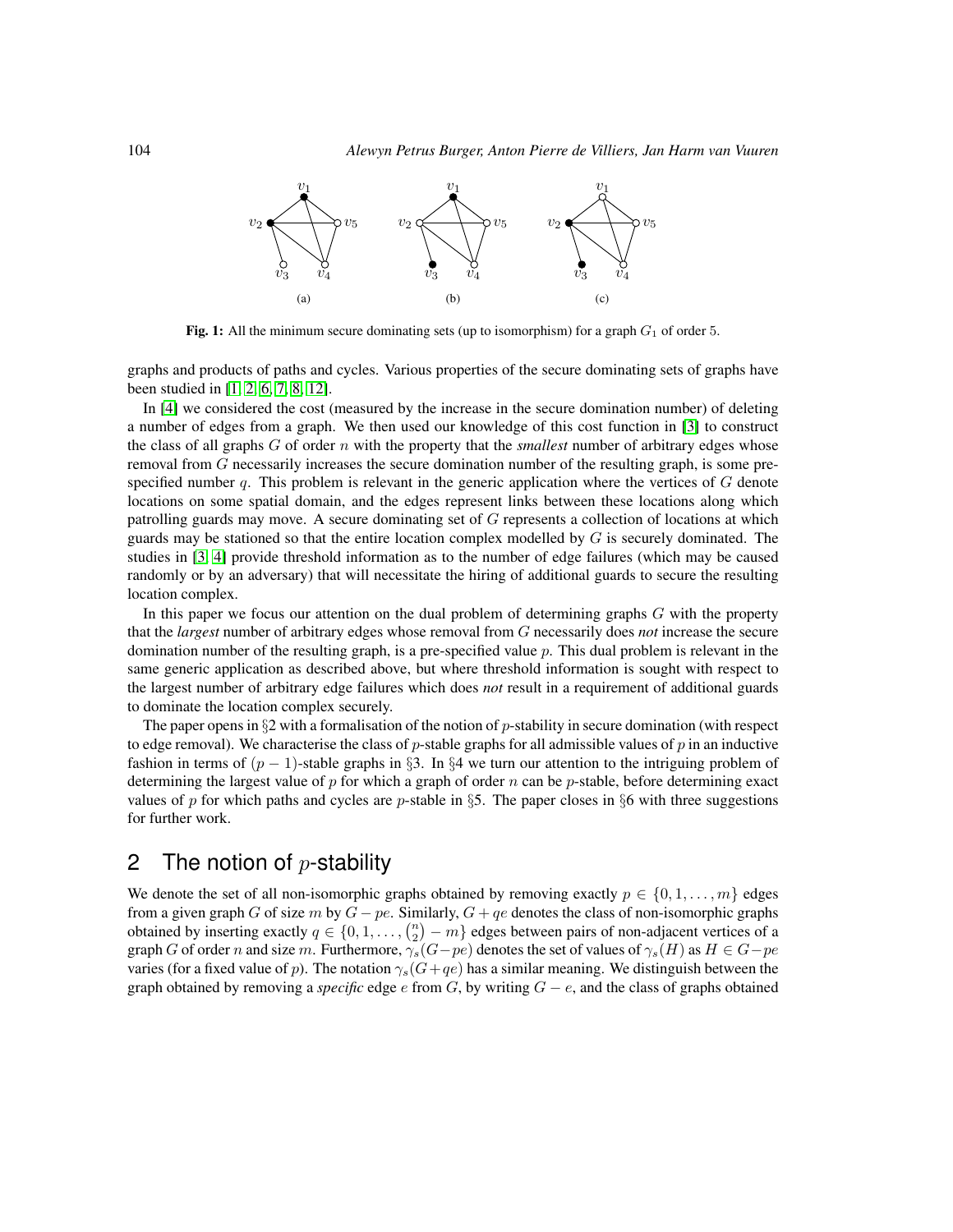by removing *any* single edge from G, by writing  $G - 1e$ . A similar distinction is made for edge insertion. It is not hard to prove the following basic result, which shows that the secure domination number of a graph cannot decrease upon removal of a subset of its edges.

<span id="page-2-0"></span>Proposition 1 ([\[3\]](#page-13-7)) *Let* G *be any nonempty graph and let* e *be any edge of* G*. Then exactly one of the following statements is true:*

*(a)*  $\gamma_s(G-e) = \gamma_s(G)$ *, or (b)*  $\gamma_s(G-e) = \gamma_s(G) + 1$ .

The following result is an immediate consequence of Proposition [1.](#page-2-0)

<span id="page-2-1"></span>**Corollary 1** *For any graph G of size at least*  $p$ *,*  $\gamma_s(G - pe) \subseteq {\gamma_s(G), \gamma_s(G) + 1, ..., \gamma_s(G) + p}.$  $\Box$ 

It follows from Corollary [1](#page-2-1) that the cost function

$$
C_p(G) = \max \gamma_s(G - pe) - \gamma_s(G)
$$

is nonnegative and bounded from above by p for all  $p \in \{0, 1, \ldots, m\}$ . This cost function measures the *largest possible* increase in the secure domination number of a member of  $G - pe$ , relative to the secure domination number of a graph G of size m, when an arbitrary set of  $p \in \{0, 1, \ldots, m\}$  edges are removed from G. Note that a graph G is *p*-*stable* if  $C_p(G) = 0$ , but  $C_{p+1}(G) > 0$ .

The following result shows that for any graph  $G$ , the associated stability value is non-increasing as more and more edges are removed from  $G$ , as long as the secure domination number does not change as a result of the edge removals.

<span id="page-2-2"></span>**Proposition 2** *Let*  $G_1$  *be a nonempty graph and suppose*  $G_2 \in G_1 - 1e$  *such that*  $\gamma_s(G_1) = \gamma_s(G_2)$ *. If*  $G_1$  *is*  $p_1$ -stable and  $G_2$  *is*  $p_2$ -stable, then  $p_1 > p_2$ .

**Proof:** Let  $G_1$  be a  $p_1$ -stable graph and let  $G_2$  be a  $p_2$ -stable member of  $G_1 - 1e$  such that  $\gamma_s(G_1) =$  $\gamma_s(G_2)$ , but suppose, to the contrary, that  $p_2 = p_1 + p'$  for some  $p' \in \mathbb{N}$ . Then

$$
C_{p_2}(G_2) = \max \gamma_s (G_2 - p_2 e) - \gamma_s (G_2)
$$
  
=  $\max \gamma_s ((G_2 + 1e) - (p_2 + 1)e) - \gamma_s (G_2)$   
 $\geq \max \gamma_s (G_1 - (p_1 + p' + 1)e) - \gamma_s (G_1)$   
=  $\max \gamma_s ((G_1 - p_1 e) - (p' + 1)e) - \gamma_s (G_1)$   
 $\geq 1,$ 

contradicting the  $p_2$ -stability of  $G_2$ .

## 3 Computing the class of  $p$ -stable graphs of order  $n$

<span id="page-2-3"></span>Let  $S_n^p$  be the class of non-isomorphic p-stable graphs of order  $n \geq 2$ . We open this section with a characterisation of the graph class  $S_n^p$  in terms of the graph class  $S_n^{p-1}$  for any  $p \in \mathbb{N}$ .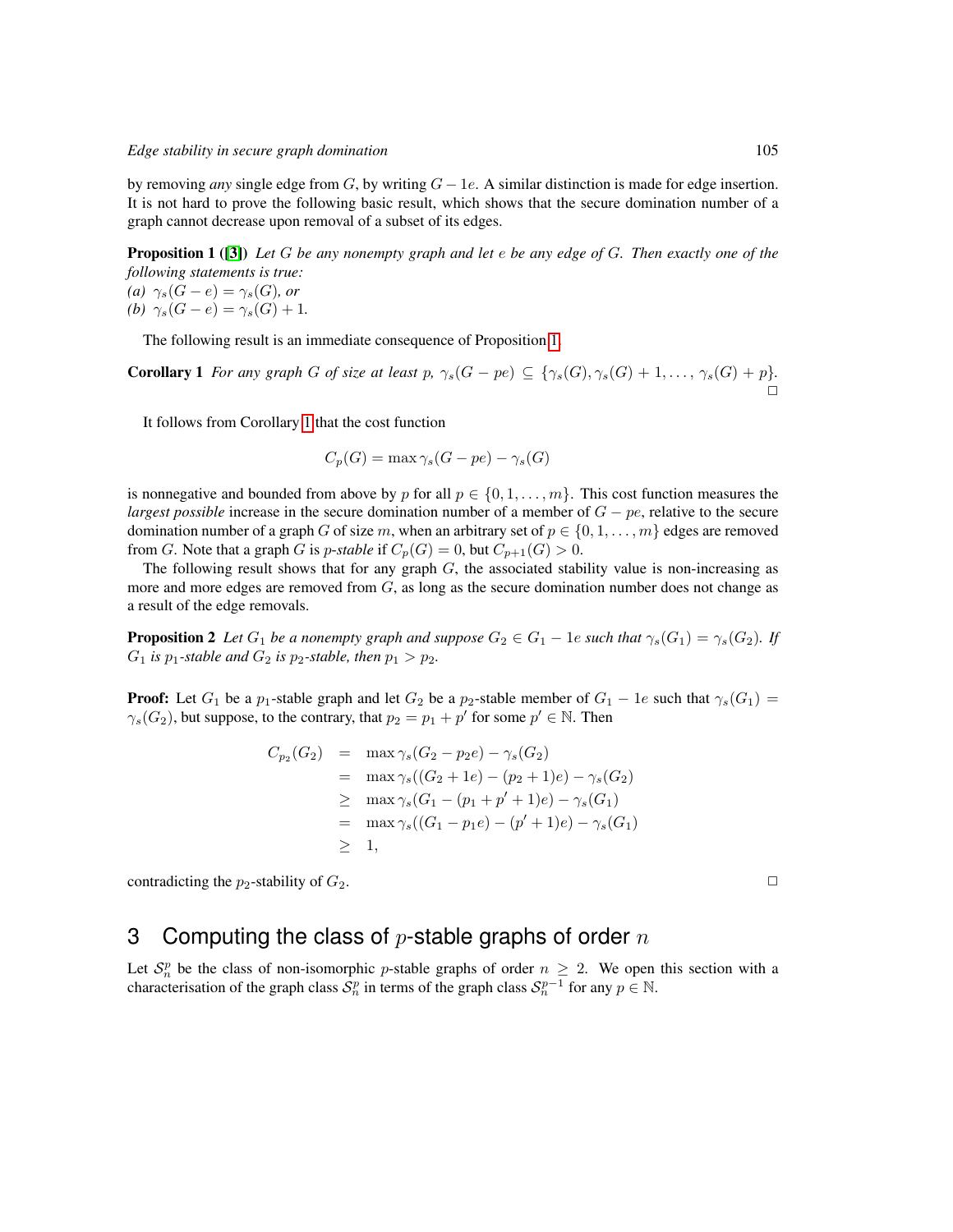**Proposition 3** A graph G of size at least  $p > 0$  is p-stable if and only if

- *(a)*  $\gamma_s(H) = \gamma_s(G)$  *for each*  $H \in G 1e$  *and*
- *(b)* each member of  $G 1e$  is r-stable for some  $r \geq p 1$  and at least one member  $of G - 1e$  *is*  $(p - 1)$ -stable.

**Proof:** Let G be a p-stable graph for some  $p > 0$ . Then  $\gamma_s(G) = \gamma_s(H)$  for all graphs  $H \in G - 1e$ , implying the necessity of (a). The necessity of (b) is established by contradiction. Suppose, contrary to (b), that there exists an r-stable graph  $\hat{H} \in G - 1e$  for some  $r < p - 1$ . Then,

$$
C_p(G) = \max \gamma_s(G - pe) - \gamma_s(G)
$$
  
= 
$$
\max \gamma_s((G - 1e) - (p - 1)e) - \gamma_s(G)
$$
  

$$
\geq \max \gamma_s(\hat{H} - (p - 1)e) - \gamma_s(\hat{H})
$$
  
= 
$$
C_{p-1}(\hat{H})
$$
  

$$
\geq 1,
$$

contradicting the p-stability of G. This shows that all graphs in the class  $G - 1e$  are r-stable for some  $r \ge p - 1$ . Note, however, that by Proposition [2](#page-2-2) there exists an r-stable graph  $H' \in G - 1e$  for some  $r < p$ . Clearly,  $r = p - 1$  in this case, thereby establishing the necessity of (b).

For the sufficiency of (a) and (b), suppose, to the contrary, that at least one member  $H^* \in G - 1e$  for which  $\gamma_s(H^*) = \gamma_s(G)$  is  $(p-1)$ -stable and that each member  $H \in G - 1e$  for which  $\gamma_s(H) = \gamma_s(G)$  is r-stable for some  $r \ge p-1$ , but that G is not p-stable. Then  $\max \gamma_s(G-pe) = \max \gamma_s(H-(p-1)e) =$  $\gamma_s(H) = \gamma_s(G)$ , where the maximum is taken over all graphs  $H \in G - 1e$  for which  $\gamma_s(H) = \gamma_s(G)$ . But  $\max \gamma_s(G-(p+1)e) \ge \gamma_s(H^*-pe) > \gamma_s(H^*) = \gamma_s(G)$ , contradicting the supposition that G is not p-stable.  $\Box$ 

If the class  $S_n^0$  can be characterised and constructed, then the result of Proposition [3](#page-2-3) may be used to compute the class  $S_n^p$  inductively from the class  $S_n^{p-1}$  for all  $p \in \mathbb{N}$  and all  $n \ge 2$ , using the class  $S_n^0$  as the base case. We therefore pose the following open problem.

### <span id="page-3-2"></span>**Problem 1** *Characterise the class*  $S_n^0$  *of* 0-*stable graphs of order n*.

While the above problem seems hard, it is easy to prove that  $S_n^0$  is nonempty for all  $n \geq 2$ . The next result follows immediately from a realisation that the complete graph  $\mathcal{K}_n$  is the only graph of order n with secure domination number 1 [\[5,](#page-13-8) Proposition 1].

### <span id="page-3-0"></span>**Proposition 4**  $\mathcal{K}_n \in \mathcal{S}_n^0$  for all  $n \geq 2$ .

In fact, it follows from Proposition [4](#page-3-0) that any graph of order  $n$  which contains a nontrivial, complete component is a member of  $S_n^0$ . The seven graphs of order 5 in Figure [2](#page-4-0) are, for example, all members of the graph class  $S_5^0$  by Proposition [4.](#page-3-0)

Furthermore, each member of the graph class  $S_n^0$  has the following interesting property.

<span id="page-3-1"></span>**Proposition 5** If  $G \in \mathcal{S}_n^0$  for some  $n \geq 2$ , then some vertex in every minimum secure dominating set X *of* G *has private neighbours external to* X*.*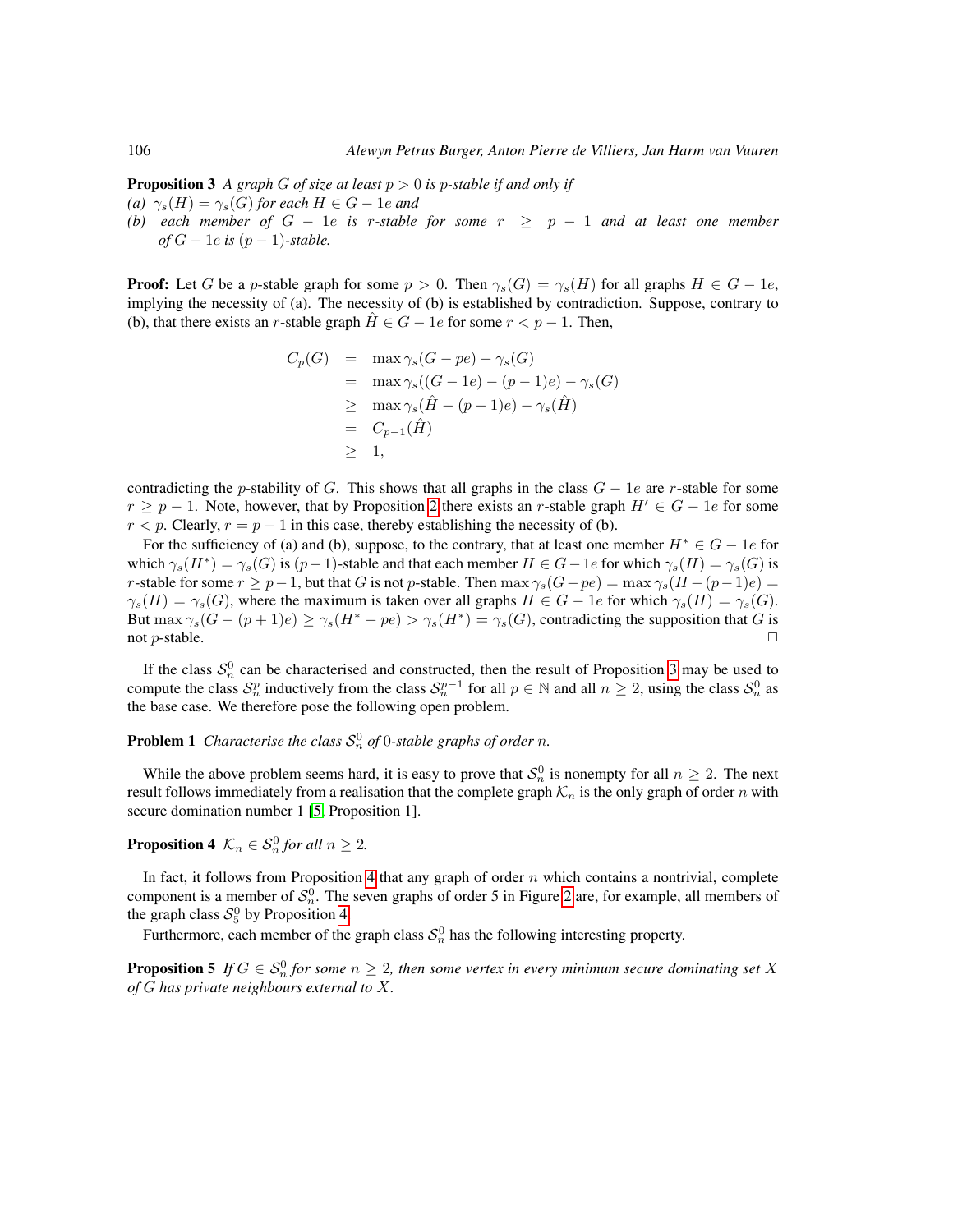

<span id="page-4-0"></span>Fig. 2: A subset of the graph class  $S_5^0$ . Minimum secure dominating sets are denoted by solid vertices in each case. Square solid vertices denote members of the minimum secure dominating set which have external private neighbours.

**Proof:** Suppose G is 0-stable, but suppose, to the contrary, that G possesses a minimum secure dominating set X in which no vertex has private neighbours external to X. Let  $e = uv$  be any edge of G. Then there are three cases to consider:

*Case i:*  $u, v \in X$ . In this case, clearly, X remains a secure dominating set of  $G - e$ , showing that  $\gamma_s(G - e) \leq |X| = \gamma_s(G)$ . But since  $\gamma_s(G - e) \geq \gamma_s(G)$  by Proposition [1,](#page-2-0) it follows that  $\gamma_s(G-e)=\gamma_s(G).$ 

*Case ii:*  $u, v \notin X$ . Since u and v are not external private neighbours of any vertex in X, it follows from [\[9,](#page-13-0) Proposition 2] that they are not uniquely defended by a common vertex in  $X$ . Hence  $X$ remains a secure dominating set of  $G - e$ , and so  $\gamma_s(G - e) = \gamma_s(G)$ , as above.

*Case iii:*  $u \in X$  *and*  $v \notin X$ . Since no vertex outside X is an external private neighbour of any vertex in X, v has another neighbour in X which does not defend any vertex outside X uniquely. Hence X remains a secure dominating set of  $G - e$ , and so  $\gamma_s(G - e) = \gamma_s(G)$  yet again.

In all of the above cases, removal of the arbitrary edge  $e$  from  $G$  does not increase the domination number of the resulting graph, contradicting the 0-stability of  $G$ .

The property in Proposition [5](#page-3-1) is, however, not sufficient to characterise the graph class  $S_n^0$ , as illustrated by the counter example in Figure [1.](#page-1-0) The graph  $G_1$  in the figure is not a member of  $S_5^0$ ; removal of any of its edges other than  $v_2v_3$  will cause an increase in the secure domination number. Yet every minimum secure dominating set of  $G_1$  has at least one member which possesses private neighbours external to the set, as shown in Table [1.](#page-4-1)

| Minimum secure     | Members of  | Private neighbours |
|--------------------|-------------|--------------------|
| dominating set $X$ | the set $X$ | external to $X$    |
| in Figure $1(a)$   | $v_1$       | None               |
|                    | $v_2$       | $v_3$              |
| in Figure $1(b)$   | $v_1$       | $v_4, v_5$         |
|                    | $v_3$       | None               |
| in Figure $1(c)$   | $v_2$       | $v_1, v_4, v_5$    |
|                    | $v_3$       | None               |

<span id="page-4-1"></span>**Tab. 1:** At least one member of any secure dominating set of  $G_1$  possesses private neighbours external to the set.

If Problem [1](#page-3-2) can be solved and if the resulting characterisation can be used to derive an iterative or recursive construction for the graph class  $S_n^0$ , then the inductive process of computing the graph classes  $S_n^1, S_n^2, S_n^3, \ldots$  from  $S_n^0$  can be achieved by Algorithm [1.](#page-5-0) The algorithm commences by systematically considering each graph  $H \in S_n^{p-1}$  and proceeding to add a single edge  $e \notin E(H)$  to H in Step 3, upon which the result of Proposition [3](#page-2-3) is used to test whether  $H + e$  is, in fact, p-stable. If  $H + e$  is p-stable, it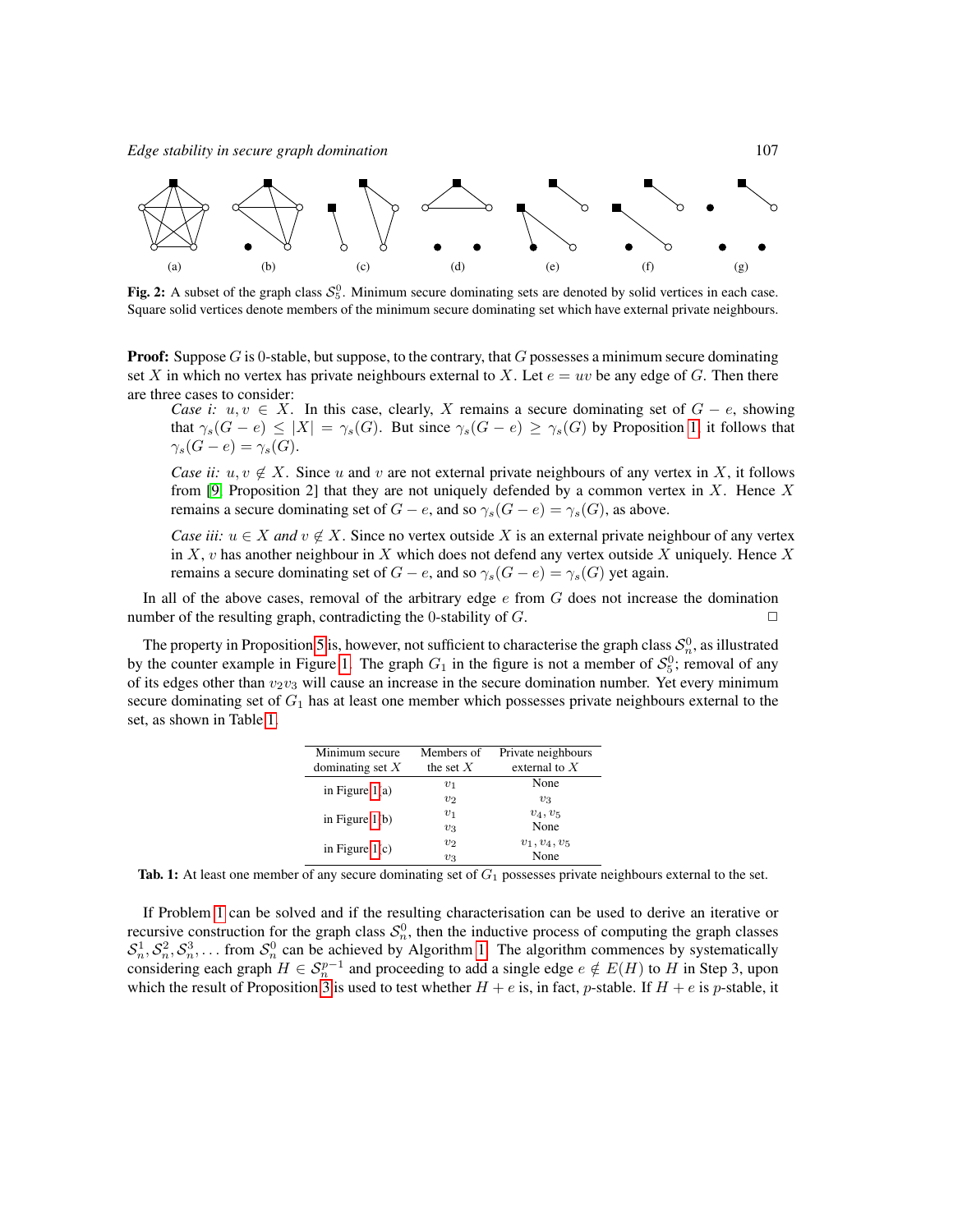is included in the class  $S_n^p$ . This process is repeated for each edge  $e \notin E(H)$ .

| Algorithm 1: The class $S_n^p$ of p-stable graphs of order n for $p > 0$ |  |
|--------------------------------------------------------------------------|--|
|                                                                          |  |

**Input** : The classes  $S_n^0, \ldots, S_n^{p-1}$ . **Output:** The class  $S_n^p$  of *p*-stable graphs of order *n*. 1 for *each*  $H \in S_n^{p-1}$  do 2 **for** *each*  $e \notin E(H)$  **do**<br>3 **if p-Stable**  $(H + e)$ 3 if p-Stable $(H+e, p)$  then  $S_n^p \leftarrow S_n^p \cup \{H+e\}$ 

<span id="page-5-0"></span>In Step 3 of Algorithm [1,](#page-5-0) another algorithm, Algorithm [2,](#page-5-1) is called to test whether the graph  $G = H + e$ is p-stable. In Algorithm [2,](#page-5-1) each member of  $G - 1e$  is examined. If a member I is found for which  $\gamma_s(I) \neq \gamma_s(G)$ , then G is not p-stable. Furthermore, if  $G - e \notin S_n^r$  for  $r \geq p-1$ , then again G is not p-stable by Proposition [3.](#page-2-3)

Algorithm 2: p-Stable $(G, p)$ 

**Input** : A graph G of order n, a natural number p and the graph classes  $S_n^0, \ldots, S_n^{p-1}$ . **Output:** TRUE if  $G \in \mathcal{S}_n^p$ , or FALSE otherwise. 1 if  $G \in \mathcal{S}_n^q$  for some  $q \leq p$  then  $2$  return [FALSE] 3 for *each*  $e \in E(G)$  do<br>4 **if**  $\gamma_s(G-e) \neq \gamma_s$ 4 **if**  $\gamma_s(G-e) \neq \gamma_s(G)$  or  $G-e \in \mathcal{S}_n^q$  for some  $q < p-1$  then  $\mathfrak{s}$  | | return [FALSE] <sup>6</sup> return [TRUE]

<span id="page-5-1"></span>The graph classes  $S_n^0$ ,  $S_n^1$ ,  $S_n^2$  and  $S_n^3$  are shown as an example in Figure [3.](#page-6-0) The base case, the class  $S_5^0$ , shown in the outer layer of Figure [3,](#page-6-0) was found manually (by brute force). Thereafter, Algorithm [1](#page-5-0) was used to compute the classes  $S_5^1$ ,  $S_5^2$  and  $S_5^3$  inductively. These classes are shown in the inner layers of the figure.

The cardinalities of the nonempty graph classes  $S_n^p$  are listed in Table [2](#page-7-0) for all  $p \in \{0, 1, ..., {n \choose 2}\}$  and all  $n \in \{2, 3, \ldots, 9\}.$ 

## 4 The largest  $p$  for which an order  $n$  graph is  $p$ -stable

Let  $\omega_n$  be the largest value of p for which there exists a graph of order n that is p-stable. It follows from Proposition [4](#page-3-0) that  $S_n^0 \neq \emptyset$  for all  $n \geq 2$ . Proposition [3](#page-2-3) therefore implies that

 $\mathcal{S}_n^0, \ldots, \mathcal{S}_n^{\omega_n} \neq \emptyset$  and  $\mathcal{S}_n^{\omega_n+1}, \ldots, \mathcal{S}_n^{\binom{n}{2}} = \emptyset$ 

<span id="page-5-2"></span>for all  $n \ge 2$  $n \ge 2$ . It follows from Table 2 that  $\omega_n = n - 2$  for all  $n \in \{2, ..., 9\}$ . We believe that this linear functional relation holds in general, and hence conjecture as follows.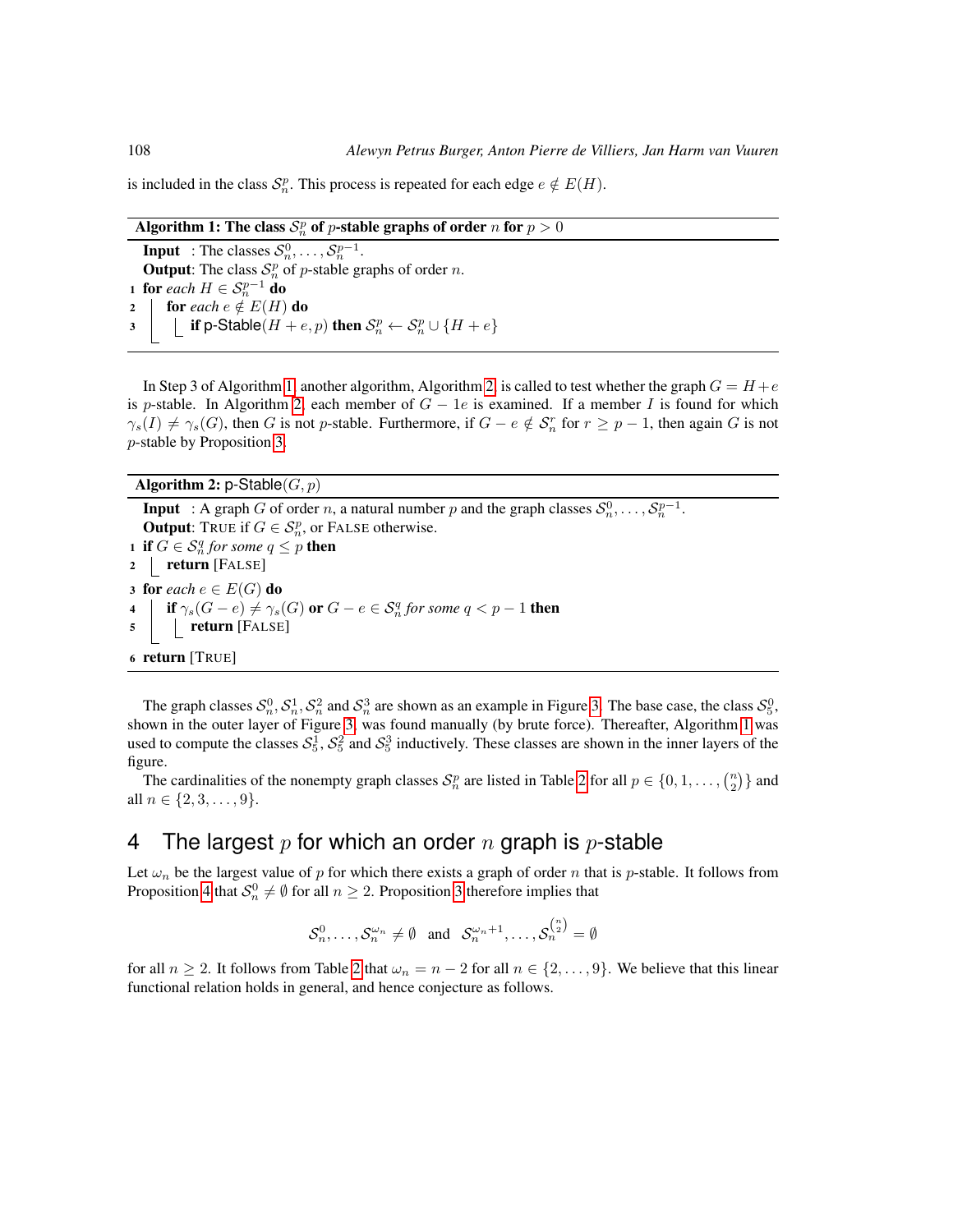<span id="page-6-0"></span>

Fig. 3: The graph classes  $S_5^0$ ,  $S_5^1$ ,  $S_5^2$  and  $S_5^3$ . Minimum secure dominating sets are denoted by solid vertices in each case. Square vertices in these minimum secure dominating sets have external private nei Fig. 3: The graph classes  $S_5^1$ ,  $S_5^2$ ,  $S_5^3$  and  $S_5^3$ . Minimum secure dominating sets are denoted by solid vertices in each case. Square vertices in these minimum secure dominating sets have external private neighbours. An arrow from a member of  $G - 1e$  to G denotes the p-stability certificate relationship (in terms of graphs that are  $(p - 1)$ -stable) described in Proposition [3\(](#page-2-3)b).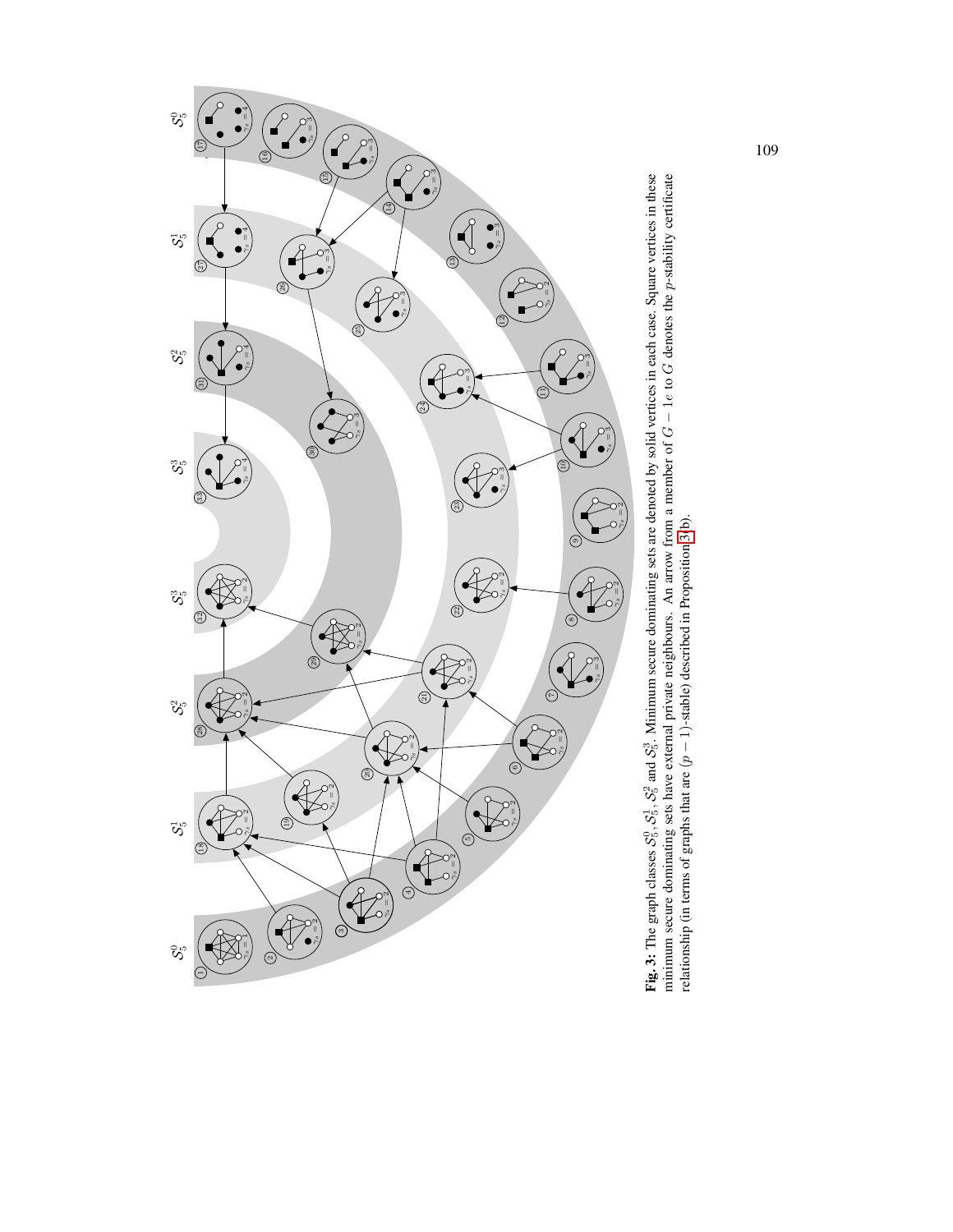| $\rightarrow$<br>$\boldsymbol{n}$    | $\overline{2}$ | 3              | 4   | 5              | 6              | ⇁    | 8       | 9       |
|--------------------------------------|----------------|----------------|-----|----------------|----------------|------|---------|---------|
| $\overline{\mathcal{S}^0_n}$         |                | $\overline{c}$ | 6   | 17             | 81             | 514  | 5460    | 107794  |
| $\mathcal{S}^1_n$                    |                |                | 3   | 10             | 51             | 355  | 4 2 0 5 | 94 106  |
| $\mathcal{S}_n^2$                    |                |                |     | 4              | 16             | 136  | 2050    | 52502   |
| $\mathcal{S}_n^3$                    |                |                |     | $\overline{c}$ | 5              | 32   | 551     | 16923   |
| $\mathcal{S}_n^4$                    |                |                |     |                | $\overline{2}$ | 5    | 70      | 3081    |
| $\mathcal{S}_n^5$                    |                |                |     |                |                |      | 6       | 245     |
|                                      |                |                |     |                |                |      | 3       | 13      |
| $ \mathcal{S}_n^6}{\mathcal{S}_n^7}$ |                |                |     |                |                |      |         | 3       |
| Total                                |                | 3              | 10  | 33             | 155            | 1043 | 12345   | 274 667 |
| Time                                 |                | $\ll 1$        | < 1 |                | 15             | 374  | 15895   | 1069220 |

<span id="page-7-0"></span>**Tab. 2:** Cardinalities of the nonempty graph classes  $S_n^1, \ldots, S_n^{(n)}$  of orders  $n \in \{2, \ldots, 9\}$  computed by a C++ implementation of Algorithms [1](#page-5-0)[–2](#page-5-1) on a 3.4 GHz Intel(R) Core(TM) i7-3770 processor with 8 GiB RAM running in Ubuntu 12.04. The Boost graph library [\[13\]](#page-14-1) was used for isomorphism testing. The classes  $S_2^0, S_3^0, \ldots, S_9^0$  were found by brute force and the constructions of these classes were not included in the time measurements in the last row of the table (which are measured in seconds).

Conjecture 1  $\omega_n = n - 2$  *for all*  $n \geq 2$ *.* 

Although we are unable to prove Conjecture [1,](#page-5-2) we further substantiate this conjecture and establish bounds on  $\omega_n$  in this section.

### 4.1 Upper bounds on  $\omega_n$

It is easy to show that  $\omega_n$  is bounded from above by a linear function of n.

<span id="page-7-1"></span>Proposition 6 *Suppose* u *and* v *are two adjacent vertices of a graph* G*. Then* G *is* p*-stable for some*  $p \leq \deg(u) + \deg(v) - 2.$ 

**Proof:** Let u and v be two adjacent vertices in  $G$ , and let  $H$  be the graph obtained by removing all the edges from G that are incident to u or v, except for the edge uv. Then H contains  $\deg(u) + \deg(v) - 2$ edges fewer than G and one component more than G. Furthermore, one of these components is isomorphic to the complete graph  $K_2$ , which is 0-stable by Proposition [4.](#page-3-0) Hence it is possible to increase the secure domination number of G by removing more than  $deg(u) + deg(v) - 2$  edges, and so G is not p-stable for any  $n > deg(u) + deg(v) - 1$ any  $p > \deg(u) + \deg(v) - 1$ .

The following three consequences immediately follow from Proposition [6.](#page-7-1)

**Corollary 2** *A connected graph with maximum degree*  $\Delta$  *is p-stable for some*  $p \leq 2(\Delta - 1)$ *.* 

Corollary 3 *A connected graph with minimum degree* δ *and maximum degree* ∆ *which contains a universal vertex is p-stable for some*  $p \leq \Delta + \delta - 3$ *.* 

Corollary 4  $\omega_n \leq 2n - 4$  *for all*  $n \geq 2$ *.* 

When further restrictions are placed on the graph, then improvements on the above bounds, such as the following, may be obtained.

<span id="page-7-2"></span>**Proposition 7** *If* G contains a vertex v such that  $\gamma_s(G - v) \geq \gamma_s(G)$ , then G is p-stable for some  $p \leq \deg(v) - 1 \leq \Delta - 1$ .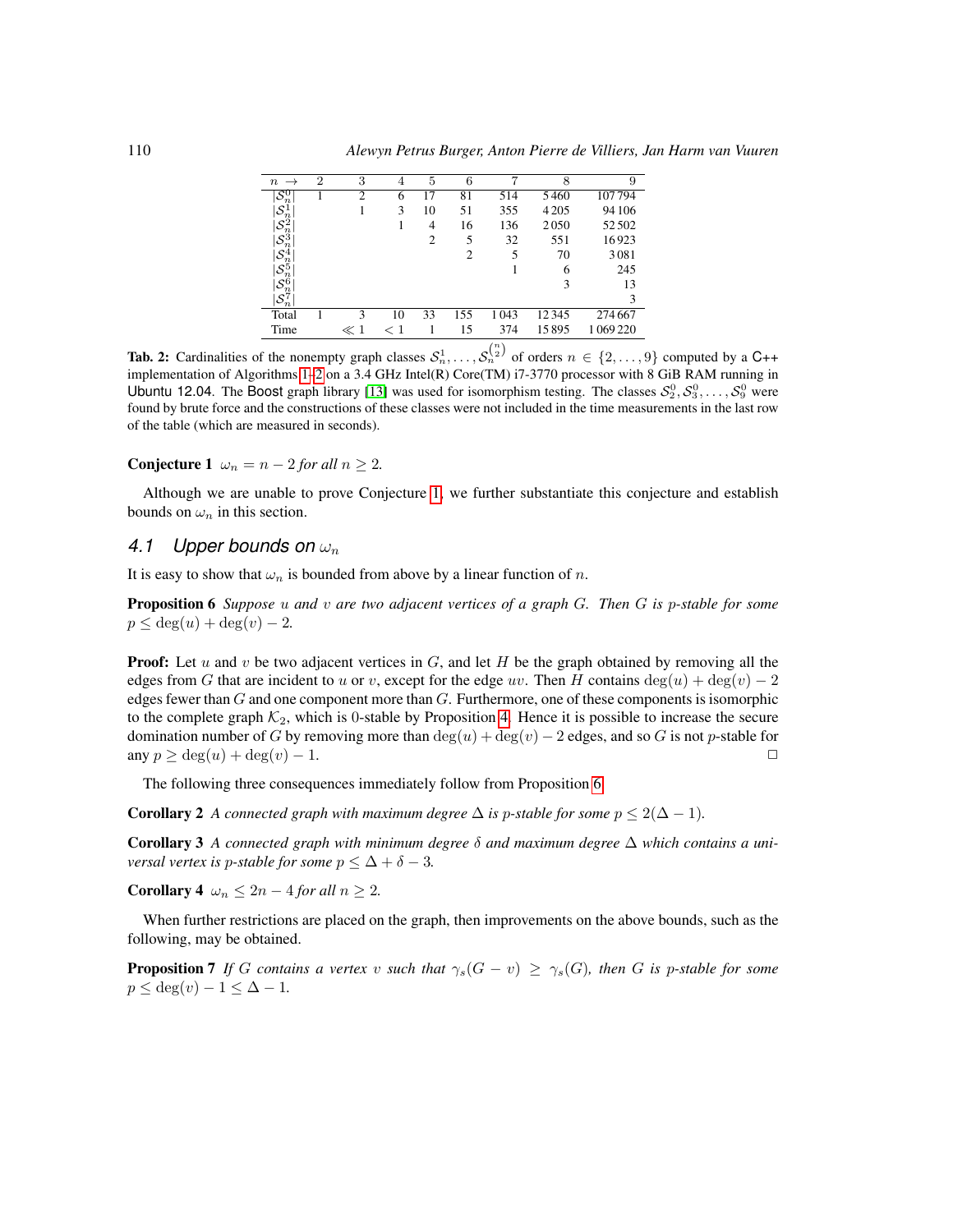**Proof:** Let v be a vertex of G such that  $\gamma_s(G - v) \geq \gamma_s(G)$  and let H be the graph obtained by removing all edges from G that are incident to v. Then  $\gamma_s(H) = \gamma_s(G - v) + 1 \ge \gamma_s(G) + 1 > \gamma_s(G)$ . Hence it is possible to increase the secure domination number of G by removing  $\deg(v)$  edges from G, and so G is p-stable for some  $p \leq \deg(v) - 1 \leq \Delta - 1$ .

The following corollaries are immediate consequences of Proposition [7.](#page-7-2)

<span id="page-8-0"></span>**Corollary 5** *If* G contains a vertex v such that  $\gamma_s(G-v) \geq \gamma_s(G)$ , then G is p-stable for some  $p \leq n-2$ .

**Corollary 6** *If* G *is an*  $(n-2)$ *-stable graph, then*  $\gamma_s(G-v) < \gamma_s(G)$  *for any non-universal vertex* v of G*.*

Although a vertex v for which  $\gamma_s(G - v) \geq \gamma_s(G)$  may often be found in a graph G, this requirement is not necessary for the result of Corollary [5.](#page-8-0) For example, the complete bipartite graph  $\mathcal{K}_{4,4}$  has no such vertex, yet it is possible to prove the following result.

<span id="page-8-1"></span>**Proposition 8**  $\mathcal{K}_{4,4} \in \mathcal{S}_8^6$ .

The proof of Proposition [8](#page-8-1) is rather lengthy, consists of many cases and is not particularly instructive. The proof is therefore omitted here, but may be found in Appendix A. The result of Proposition [8](#page-8-1) seems to be an isolated instance. The graph in Figure [4,](#page-8-2) for example, is a member of  $\mathcal{K}_{r,r} - 2(r-1)e$  which has no secure dominating set of cardinality 4. This shows that Proposition [8](#page-8-1) cannot be generalised to  $\mathcal{K}_{r,r}$ and hence that  $\mathcal{K}_{r,r} \notin \mathcal{S}_n^{n-2}$  for all  $n = 2r$ , where  $r > 4$ .



<span id="page-8-2"></span>Fig. 4: A member of  $\mathcal{K}_{r,r} - 2(r-1)e$  which has no secure dominating set of cardinality 4. A minimum secure dominating set of cardinality 5 is indicated by the solid vertices.

The following result is a similarly isolated case.

### <span id="page-8-3"></span>**Proposition 9**  $\mathcal{K}_{3,3,3} \in \mathcal{S}_9^7$ .

The proof of Proposition [9](#page-8-3) is again rather lengthy and may be found in Appendix B. The graph in Figure [5](#page-9-0) is a member of  $\mathcal{K}_{r,r,r}$  –  $(3r-2)e$  which has no secure dominating set of cardinality 3 and hence  $\mathcal{K}_{r,r,r}\notin\mathcal{S}_n^{n-2}$  for  $n=3r$ , where  $r\geq 3$ . This shows that the result of Proposition [9](#page-8-3) cannot be generalised to  $\mathcal{K}_{r,r,r}$ .

### 4.2 A lower bound on  $\omega_n$

We next turn our attention to establishing a lower bound on  $\omega_n$ .

**Proposition 10 (Stability of stars)** *For any integer*  $n \geq 2$ ,  $\mathcal{K}_{1,n-1} \in \mathcal{S}_n^{n-2}$ *.*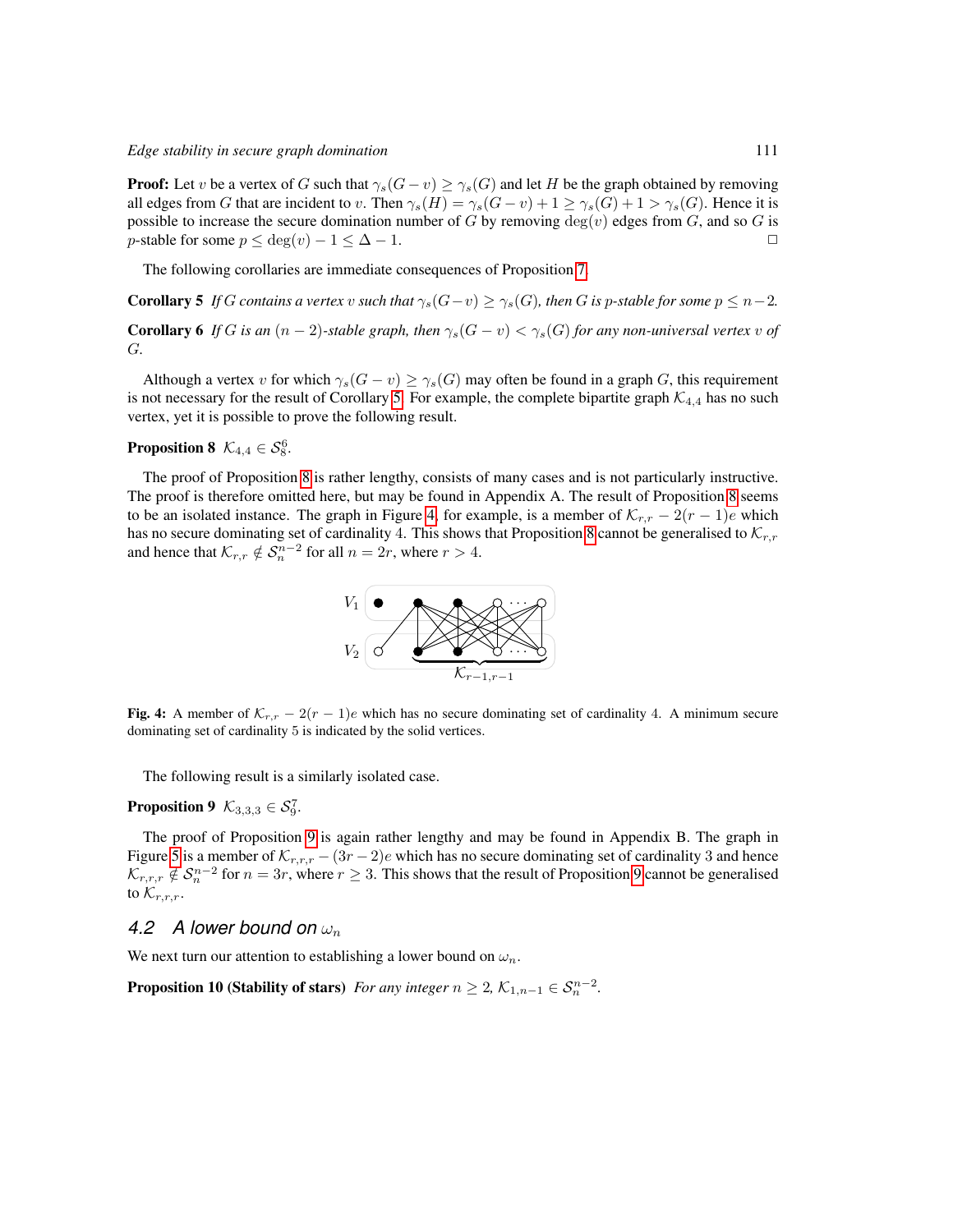

<span id="page-9-0"></span>**Fig. 5:** A member of  $\mathcal{K}_{r,r,r}$  –  $(3r-2)e$  which has no secure dominating set of cardinality 3. A minimum secure dominating set of cardinality 4 is indicated by the solid vertices.

**Proof:** The result is an immediate consequence of [\[4,](#page-13-6) Theorem 3], which states that

$$
C_p(\mathcal{K}_{1,n-1}) = \begin{cases} 0 & \text{if } 0 \le p \le n-2 \\ 1 & \text{if } p = n-1 \end{cases}
$$

for the star graph  $\mathcal{K}_{1,n-1}$  of order n.  $□$ 

We therefore have the following corollary.

<span id="page-9-2"></span>**Corollary 7**  $\omega_n \geq n - 2$  *for all*  $n \geq 2$ .

Our next result disqualifies large partitions of any sufficiently large independent set of a graph from forming part of a minimum secure dominating set of the graph.

<span id="page-9-1"></span>**Proposition 11** Let G be a graph for which  $\gamma_s(G) = k$ . If G contains an independent set S of cardinality *at least*  $k + 1$ *, then every minimum secure dominating set of* G *contains at most*  $k - 2$  *vertices of* S.

**Proof:** By contradiction. Suppose G contains an independent set S of cardinality at least  $k + 1$  and let X be a minimum secure dominating set of  $G$ . There are two cases to consider:

*Case i:*  $|X \cap S| = k - 1$ . In this case X contains a single vertex, x (say), of  $V(G) - S$  and there are at least two vertices, y and z (say), in the set  $S - X$ . Then x is adjacent to both y and z (for otherwise y and  $z$  are not dominated). However, since  $y$  and  $z$  are nonadjacent, they are not defended by  $x$ . But clearly  $y$ and z are also not defended by any vertex in  $X - \{x\}$ , a contradiction.

*Case ii:*  $|X \cap S| = k$ . In this case  $X \subset S$ . But then no vertex in  $S - X$  is dominated, a contradiction.<br>These contradictions show that  $|X \cap S| \le k - 2$ , as required. These contradictions show that  $|X \cap S| \leq k - 2$ , as required.

It follows from the contrapositive of the special case where  $k = 2$  in Proposition [11](#page-9-1) that the secure domination number of the graph

$$
H = \mathcal{K}_{1,\underbrace{3,3,\ldots,3}_{\ell\,\text{terms}}}
$$

is at least 3. But since  $H \in \mathcal{K}_n - 3\ell e = \mathcal{K}_n - (n-1)e = (\mathcal{K}_n - e) - (n-2)e$ , for  $n = 3\ell + 1$ , it follows that  $\mathcal{K}_n - e$  is not p-stable for any  $p \ge n - 2$  if  $n \equiv 1 \pmod{3}$ . Therefore,  $\mathcal{K}_n - e \notin \mathcal{S}_n^{n-2}$  if  $n \equiv 1 \pmod{3}$ .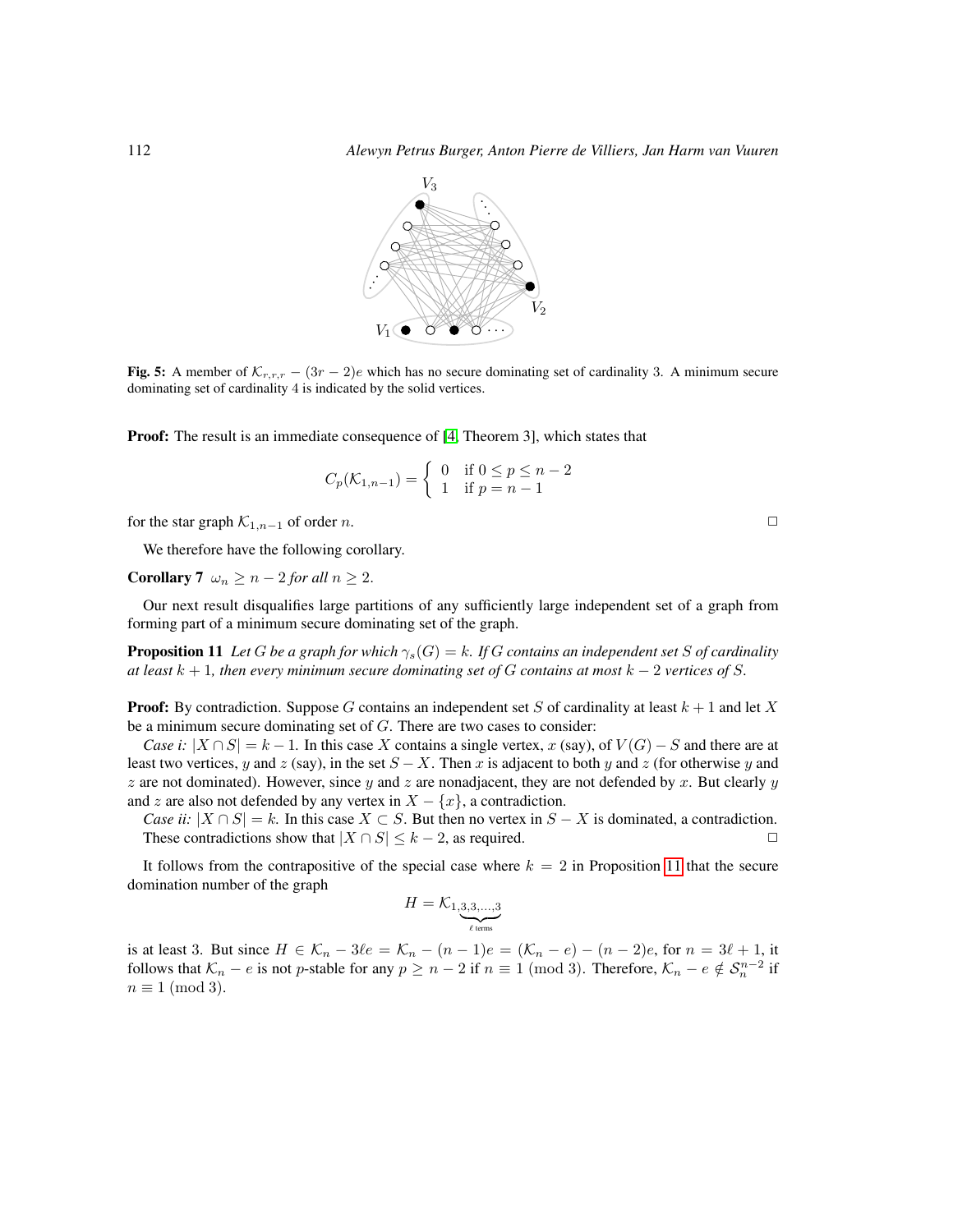

<span id="page-10-0"></span>Fig. 6: A subgraph of H for which  $x, y, z$  are three consecutive vertices on a cycle of  $\overline{H}$ .

Despite this counter example, we next show that the graph class  $S_n^{n-2}$  nevertheless contains the graph  $\mathcal{K}_n - e$  if  $n \equiv 0, 2 \pmod{3}$ .

#### <span id="page-10-2"></span>Proposition 12

*If*  $n \geq 3$  *is a natural number such that*  $n \equiv 0, 2 \pmod{3}$ *, then*  $\mathcal{K}_n - e \in \mathcal{S}_n^{n-2}$ *.* 

**Proof:** For any integer  $n \geq 3$ , the graph  $\mathcal{K}_n - e$  contains a vertex v of degree  $n - 1$ . Removal of the  $n-1$  edges incident to v yields the graph  $\mathcal{K}_1 \cup \mathcal{K}_{n-1} - e$ . Since  $\gamma_s(\mathcal{K}_n - e) = \gamma_s(\mathcal{K}_{n-1} - e) = 2$ , but  $\gamma_s(\mathcal{K}_1 \cup \mathcal{K}_{n-1} - e) = 1 + 2 = 3$ , it therefore follows that

<span id="page-10-1"></span>
$$
\mathcal{K}_n - e \text{ is not } p\text{-stable for any integer } p \ge n - 1. \tag{1}
$$

Suppose now that  $H \in \mathcal{K}_n - (n-1)e$ . Then it follows by the pigeonhole principle that there is one vertex of H with degree at least  $n-2$  and another vertex of H of degree at least  $n-3$ . We consider three cases:

Case i: *At least one vertex of H has degree*  $n - 1$ . There are three further subcases to consider.

- Case i(a): *At least two vertices of H have degree*  $n 1$  *each*. In this case any two universal vertices form a secure dominating set of H.
- Case i(b): *Exactly one vertex of* H *has degree* n − 1 *and at least one vertex of* H *has degree*  $n-2$ . In this case the universal vertex and any vertex of degree  $n-2$  form a secure dominating set of H.
- Case i(c): *Exactly one vertex of* H, v *(say), has degree*  $n 1$ *, and no vertex of* H *has degree*  $n-2$ . In this case each vertex in  $H - v$  has degree  $n-3$ . Since every vertex of  $\overline{H}$ other than v therefore has degree 2, each component of  $\overline{H} - v$  is a cycle. But since  $n \neq 1 \pmod{3}$ , at least one of these cycles, C (say), is not a triangle. Let x, y and z be three consecutive vertices on  $C$ . Then  $x$  and  $z$  are adjacent in  $H$  and  $y$  is adjacent to neither x nor z in H. But since the degree of y in H is  $n-3$ , y is therefore adjacent to all the vertices in  $V(H) - \{x, y, z\}$ . Hence the graph in Figure [6](#page-10-0) is a subgraph of H and so  $\{v, y\}$  is a secure dominating set of H, with v defending itself as well as x and z, and y defending itself and all the vertices in  $V(H) - \{x, y, z, v\}$ .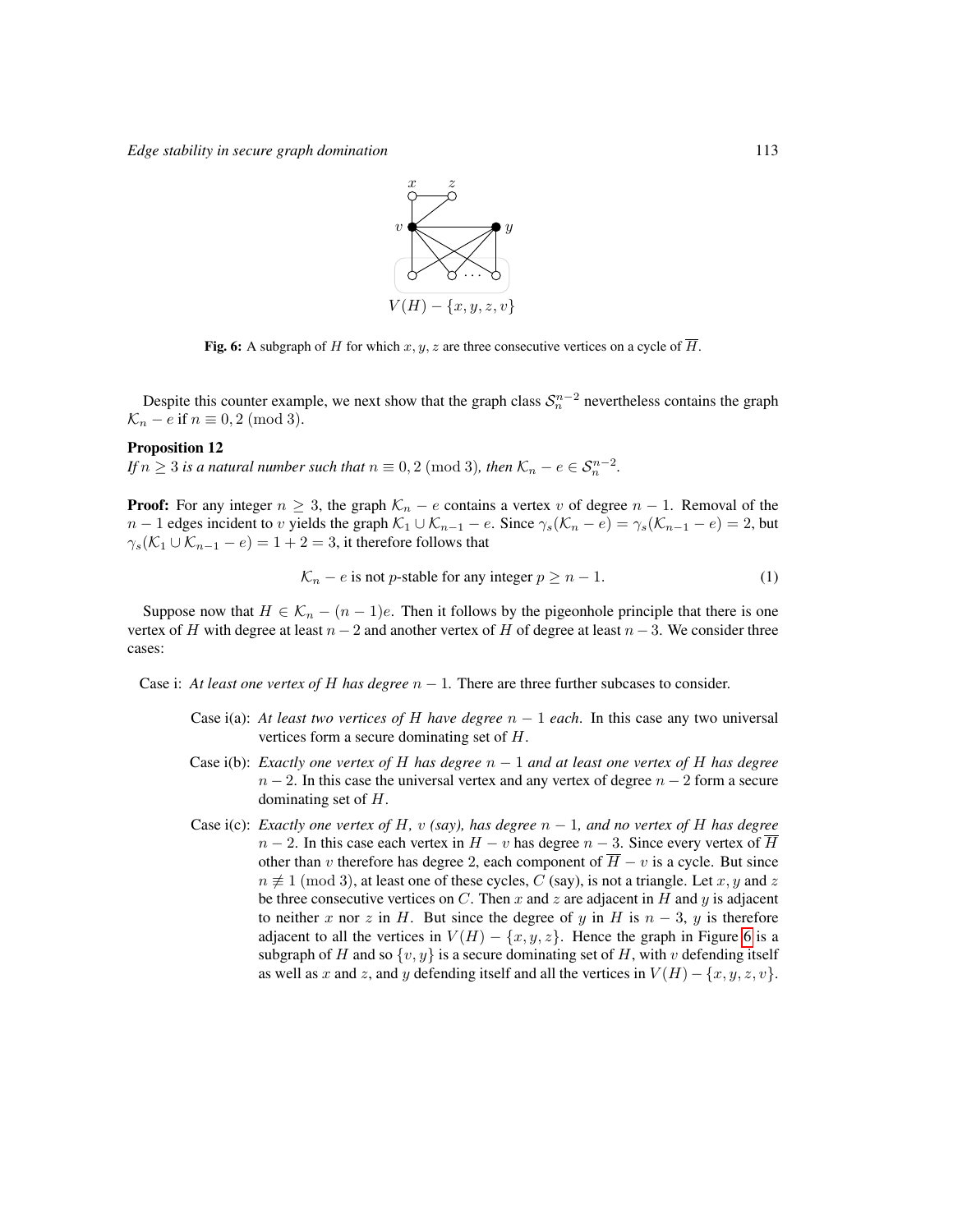Case ii: *No vertex of H has degree*  $n - 1$ . In this case  $\overline{H}$  has size  $n - 1$  and  $\delta(\overline{H}) \geq 1$ . Therefore at least one component of  $\overline{H}$  is a nontrivial tree T. Since all trees are bipartite, let  $V_1$  and  $V_2$  be the partite sets of T. Then the set  $\{x, y\}$ , where  $x \in V_1$  and  $y \in V_2$ , is a secure dominating set of H, since x defends all the vertices in  $V_1$ , y defends all the vertices in  $V_2$ , and both x and y defend the vertices in  $V(H) - V_1 - V_2$ .

In both the above cases  $\gamma_s(H) = 2$  and hence  $\mathcal{K}_n - e$  is p-stable for some  $p \geq n - 2$ . The result therefore follows from  $(1)$ .

It follows from Propositions [8–](#page-8-1)[12](#page-10-2) that the class of graphs

<span id="page-11-2"></span>
$$
\Lambda_n = \begin{cases}\n\{\mathcal{K}_{1,7}, \mathcal{K}_8 - e, \mathcal{K}_{4,4}\} & \text{if } n = 8 \\
\{\mathcal{K}_{1,8}, \mathcal{K}_9 - e, \mathcal{K}_{3,3,3}\} & \text{if } n = 9 \\
\{\mathcal{K}_{1,n-1}\} & \text{if } n \equiv 1 \text{ (mod 3)} \\
\{\mathcal{K}_{1,n-1}, \mathcal{K}_n - e\} & \text{otherwise}\n\end{cases}
$$
\n(2)

is a subset of  $S_n^{n-2}$  for all  $n \ge 3$ . We are unaware of any graphs in the class  $S_n^{n-2} \setminus \Lambda_n$  and conjecture as follows.

<span id="page-11-0"></span>**Conjecture 2**  $S_n^{n-2} = \Lambda_n$  for all  $n \geq 3$ .

Our final result of this section shows that the validity of Conjecture [2](#page-11-0) would imply the validity of Conjecture [1.](#page-5-2)

### <span id="page-11-3"></span>**Proposition 13** If  $\Lambda_n = S_n^{n-2}$ , then  $\omega_n = n-2$ .

**Proof:** By contradiction. Suppose  $\Lambda_n = S_n^{n-2}$ , but assume, to the contrary, that  $S_n^{n-1} \neq \emptyset$ . Let  $G \in$  $S_n^{n-1}$ . Then it follows from Proposition [3](#page-2-3) that there is a member  $H \in G - 1e$  of the class  $S_n^{n-2}$  such that  $\gamma_s(G) = \gamma_s(H)$ . There are three cases to consider:

- Case i:  $n \neq 8, 9$ . In this case  $H \not\cong \mathcal{K}_{1,n-1}$ , because  $\gamma_s(\mathcal{K}_{1,n-1}) = n 1 > n 2 = \gamma_s(\mathcal{K}_{1,n-1} + e)$ as a result of the triangle in  $\mathcal{K}_{1,n-1}$  + e. Furthermore,  $H \not\cong \mathcal{K}_n - e$ , because  $\gamma_s(\mathcal{K}_n - e) = 2 >$  $1 = \gamma_s(\mathcal{K}_n)$ . We therefore have a contradiction in this case.
- Case ii:  $n = 8$ . In this case, additionally  $H \not\cong \mathcal{K}_{4,4}$ , because  $\gamma_s(\mathcal{K}_{4,4}) = 4$  by [\[9,](#page-13-0) Proposition 11], yet  $\Psi'(2, 1, 4, 0, 0)$  is a certificate showing that  $\gamma_s(\mathcal{K}_{4,4} + e) \leq 3$  [\[5,](#page-13-8) Proposition 3]. This is again a contradiction.



<span id="page-11-1"></span>Fig. 7: The graph  $K_{3,3,3} + e$ , which admits  $\{x, y\}$  as secure dominating set.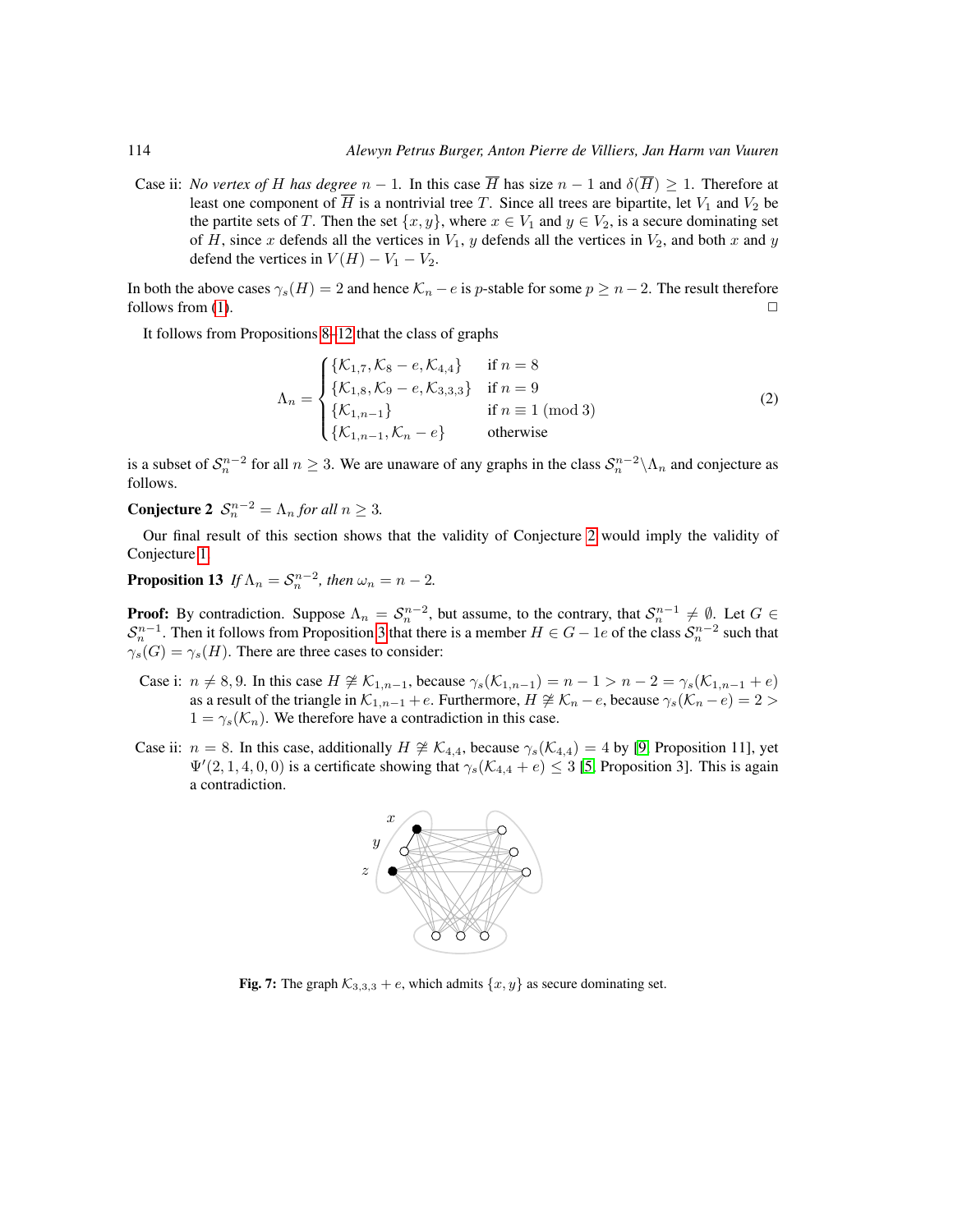Case iii:  $n = 9$ . In this case, additionally  $H \not\cong \mathcal{K}_{3,3,3}$ , because  $\gamma_s(\mathcal{K}_{3,3,3}) = 3$  by [\[9,](#page-13-0) Proposition 11], yet  $\mathcal{K}_{3,3,3} + e$  is isomorphic to the graph in Figure [7,](#page-11-1) which admits  $\{x, y\}$  as secure dominating set, showing that  $\gamma_s(\mathcal{K}_{3,3,3} + e) \leq 2$ , yet again a contradiction.

The above contradictions show that  $S_n^{n-1} = \emptyset$  and hence that  $\omega_n \leq n-2$ . The desired result therefore follows from Corollary [7.](#page-9-2)

### 5 Paths and Cycles

<span id="page-12-0"></span>In this section we consider the stability of paths and cycles. We start with paths.

#### Proposition 14 (Stability of paths)

*The only paths that are* 1-stable are  $\mathcal{P}_3$  *and paths of the form*  $\mathcal{P}_{5+7\ell}$  *for some*  $\ell \in \mathbb{N}_0$ *. All other paths are* 0*-stable.*

**Proof:** It is easily verified exhaustively that the paths  $\mathcal{P}_2$  and  $\mathcal{P}_4$  are 0-stable, and that the paths  $\mathcal{P}_3$  and  $\mathcal{P}_5$ are 1-stable. Suppose, therefore, that  $n \geq 6$ . It follows from [\[9,](#page-13-0) Theorem 12(d)] that  $\gamma_s(\mathcal{P}_n) = \lceil 3n/7 \rceil$ . Removal of the fifth edge from  $\mathcal{P}_n$  yields the forest  $\mathcal{P}_5 \cup \mathcal{P}_{n-5}$  for which

$$
\gamma_s(\mathcal{P}_5 \cup \mathcal{P}_{n-5}) = \left\lceil \frac{3(5)}{7} \right\rceil + \left\lceil \frac{3(n-5)}{7} \right\rceil = 3 + \left\lceil \frac{3n}{7} - 2 - \frac{1}{7} \right\rceil = 1 + \left\lceil \frac{3n-1}{7} \right\rceil,
$$

again by [\[9,](#page-13-0) Theorem 12(d)]. Therefore  $\gamma_s(\mathcal{P}_5 \cup \mathcal{P}_{n-5}) > \gamma_s(\mathcal{P}_n)$ , unless  $3n \equiv 1 \pmod{7}$ , which has the unique solution  $n \equiv 5 \pmod{7}$ . For any  $n \neq 7\ell + 5$ , the path  $\mathcal{P}_n$  is therefore 0-stable.

If  $n = 7\ell + 5$  for some  $\ell \in \mathbb{N}$ , then  $\gamma_s(\mathcal{P}_n) = \lceil 3n/7 \rceil = 3\ell + 3$ . Removal of the k-th edge from  $\mathcal{P}_n$ yields the forest  $\mathcal{P}_k \cup \mathcal{P}_{n-k}$  for which

$$
\gamma_s(\mathcal{P}_k \cup \mathcal{P}_{n-k}) = \left\lceil \frac{3k}{7} \right\rceil + \left\lceil \frac{3(7\ell+5-k)}{7} \right\rceil = \left\lceil \frac{3k}{7} \right\rceil + 3\ell + 2 + \left\lceil \frac{1-3k}{7} \right\rceil.
$$

Since  $\gamma_s(\mathcal{P}_n) \leq \gamma_s(\mathcal{P}_k \cup \mathcal{P}_{n-k}),$  it follows that  $\lceil 3k/7 \rceil + \lceil (1-3k)/7 \rceil \geq 1$ . But by taking  $a = 3k$ and  $b = 7$  in the identity  $\lceil a/b \rceil + \lceil (1 - a)/b \rceil \leq 1$ , which holds for any  $a, b \in \mathbb{Z}$  with  $b \neq 0$ , it follows that  $\left[3k/7\right] + \left[ (1 - 3k)/7 \right] \leq 1$ , so that, in fact,  $\left[3k/7\right] + \left[ (1 - 3k)/7 \right] = 1$ . We conclude that  $\gamma_s(\mathcal{P}_n) = \gamma_s(\mathcal{P}_k \cup \mathcal{P}_{n-k})$  for any  $k \in \{1, \dots, n-1\}$  if  $n = 7\ell + 5$ , showing that  $\mathcal{P}_n$  is p-stable for some  $p \geq 1$  in this case.

However, removal of the first and second edges from  $\mathcal{P}_{7\ell+5}$  yields the forest  $2\mathcal{P}_1 \cup \mathcal{P}_{7\ell+3}$  for which  $\gamma_s(2P_1 \cup P_{7\ell+3}) = 2\lceil 3/7 \rceil + \lceil 3(7\ell+3)/7 \rceil = 3\ell + 4 > \gamma_s(P_n)$ , showing that  $P_{7\ell+5}$  is not p-stable for any  $n > 1$ . We therefore conclude that  $P_{7\ell+5}$  is 1-stable. any  $p > 1$ . We therefore conclude that  $P_{7\ell+5}$  is 1-stable.

The stability results for cycles other than  $C_3$  follow immediately from Proposition [14](#page-12-0) upon realisation that any edge removal from such a cycle produces a path of the same order. The cycle  $C_3$  is an exception merely because it is also a complete graph.

#### Proposition 15 (Stability of cycles)

*The only cycles that are 2-stable are cycles of the form*  $C_{5+7\ell}$  *for some*  $\ell \in \mathbb{N}_0$ *. All other cycles, except*  $C_3$ , are 1-stable. Finally,  $C_3$  is 0-stable.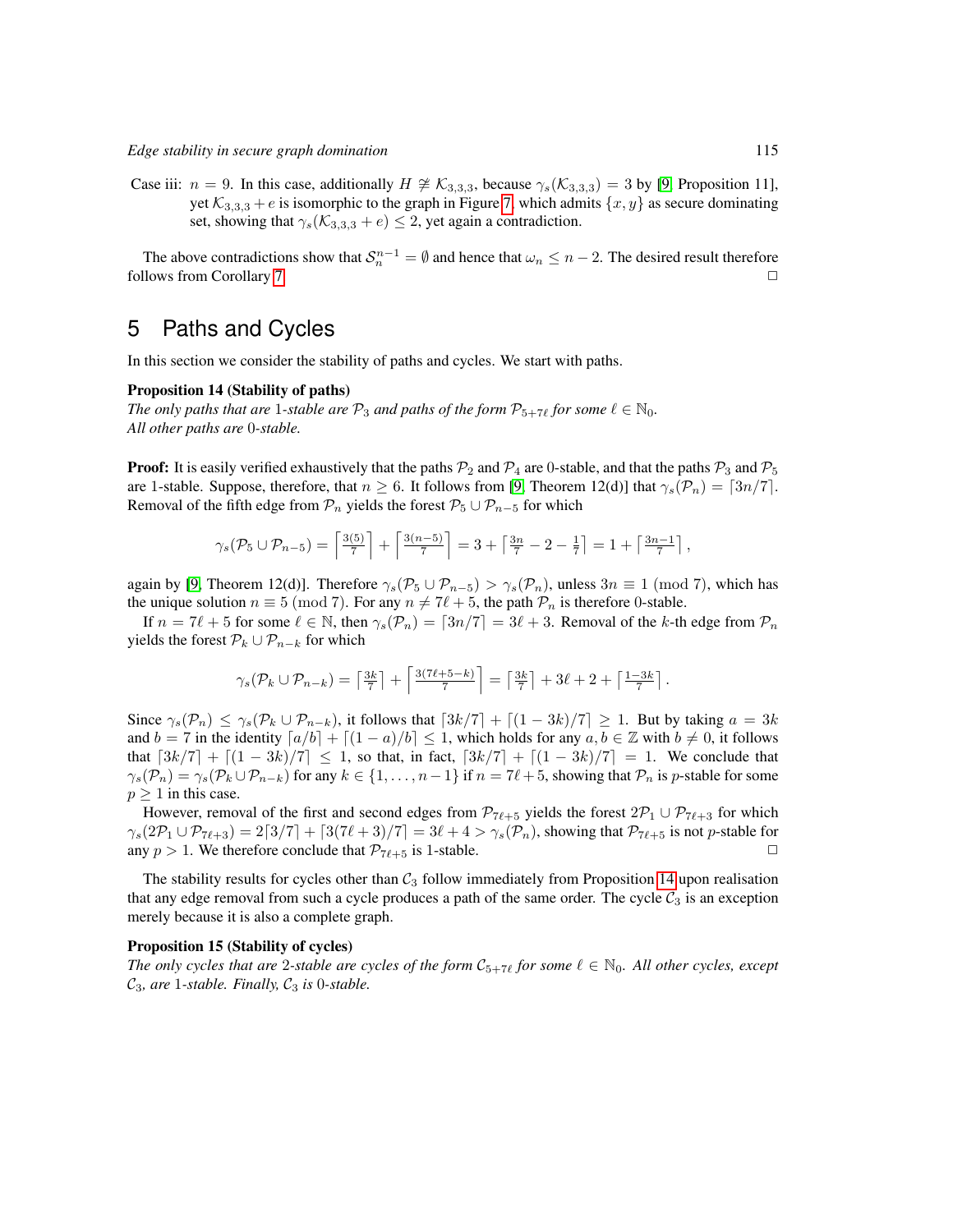### 6 Further work

We propose the following three problems for future work:

- 1. In §3 we showed how the graph classes  $S_n^1, \ldots, S_n^{\omega_n}$  can be computed inductively from the class  $S_n^0$  for all  $n \ge 2$ . We therefore propose the design of a construction process for the graph class  $S_n^0$ (Problem [1\)](#page-3-2) as further work.
- 2. In §4 we showed that the graph class  $\Lambda_n$  in [\(2\)](#page-11-2) is a subclass of  $\mathcal{S}_n^{n-2}$  for all  $n \ge 2$ . We believe that  $S_n^{n-2} = \Lambda_n$  for all  $n \ge 2$  (Conjecture [2\)](#page-11-0), but are unable to prove this. We therefore propose the proof of Conjecture [2](#page-11-0) or, alternatively, demonstration of a graph in the class  $S_n^{n-2} \setminus \Lambda_n$  as a problem for future research.
- 3. Although the proof of Conjecture [2](#page-11-0) would establish the truth of Conjecture [1](#page-5-2) (by Proposition [13\)](#page-11-3), it may of course be possible that Conjecture [1](#page-5-2) is true even if Conjecture [2](#page-11-0) is false. We therefore propose the resolution of Conjecture [1](#page-5-2) as an independent problem.

### Acknowledgements

The anonymous referees are thanked for their constructive criticism which has improved the quality of the paper. Research towards this paper was financially supported by the South African National Research Foundation (GUNs 70593, 77248 and 81558). The last author was additionally supported by a grant from Sub-committee A of Stellenbosch University's Research Committee.

### **References**

- <span id="page-13-1"></span>[1] AP BURGER, EJ COCKAYNE, WR GRÜNDLINGH, CM MYNHARDT, JH VAN VUUREN & W WINTERBACH, 2004. *Finite order domination in graphs*, Journal of Combinatorial Mathematics and Combinatorial Computing, 49, 159–175.
- <span id="page-13-2"></span>[2] AP BURGER, EJ COCKAYNE, WR GRÜNDLINGH, CM MYNHARDT, JH VAN VUUREN & W WINTERBACH, 2004. *Infinite order domination in graphs*, Journal of Combinatorial Mathematics and Combinatorial Computing, 50, 179–194.
- <span id="page-13-7"></span>[3] AP BURGER, AP DE VILLIERS & JH VAN VUUREN. *Edge criticality in secure graph domination*, Discrete Applied Mathematics, submitted.
- <span id="page-13-6"></span>[4] AP BURGER, AP DE VILLIERS & JH VAN VUUREN, 2014. *The cost of edge failure with respect to secure graph domination*, Utilitas Mathematica, 95, 329–339.
- <span id="page-13-8"></span>[5] AP BURGER, AP DE VILLIERS & JH VAN VUUREN. *On minimum secure dominating sets of graphs*, Quaestiones Mathematicae, submitted.
- <span id="page-13-3"></span>[6] AP BURGER, MA HENNING & JH VAN VUUREN, 2008. *Vertex covers and secure domination in graphs*, Quaestiones Mathematicae, 31(2), 163–171.
- <span id="page-13-4"></span>[7] EJ COCKAYNE, 2007. *Irredundance, secure domination and maximum degree in trees*, Discrete Mathematics, 307, 12–17.
- <span id="page-13-5"></span>[8] EJ COCKAYNE, O FAVARON & CM MYNHARDT, 2003. *Secure domination, weak roman domination and forbidden subgraphs*, Bulletin of the Institute of Combinatorics and its Applications, 39, 87–100.
- <span id="page-13-0"></span>[9] EJ COCKAYNE, PJP GROBLER, WR GRÜNDLINGH, J MUNGANGA & JH VAN VUUREN, 2005. Protection of *a graph*, Utilitas Mathematica, 67, 19–32.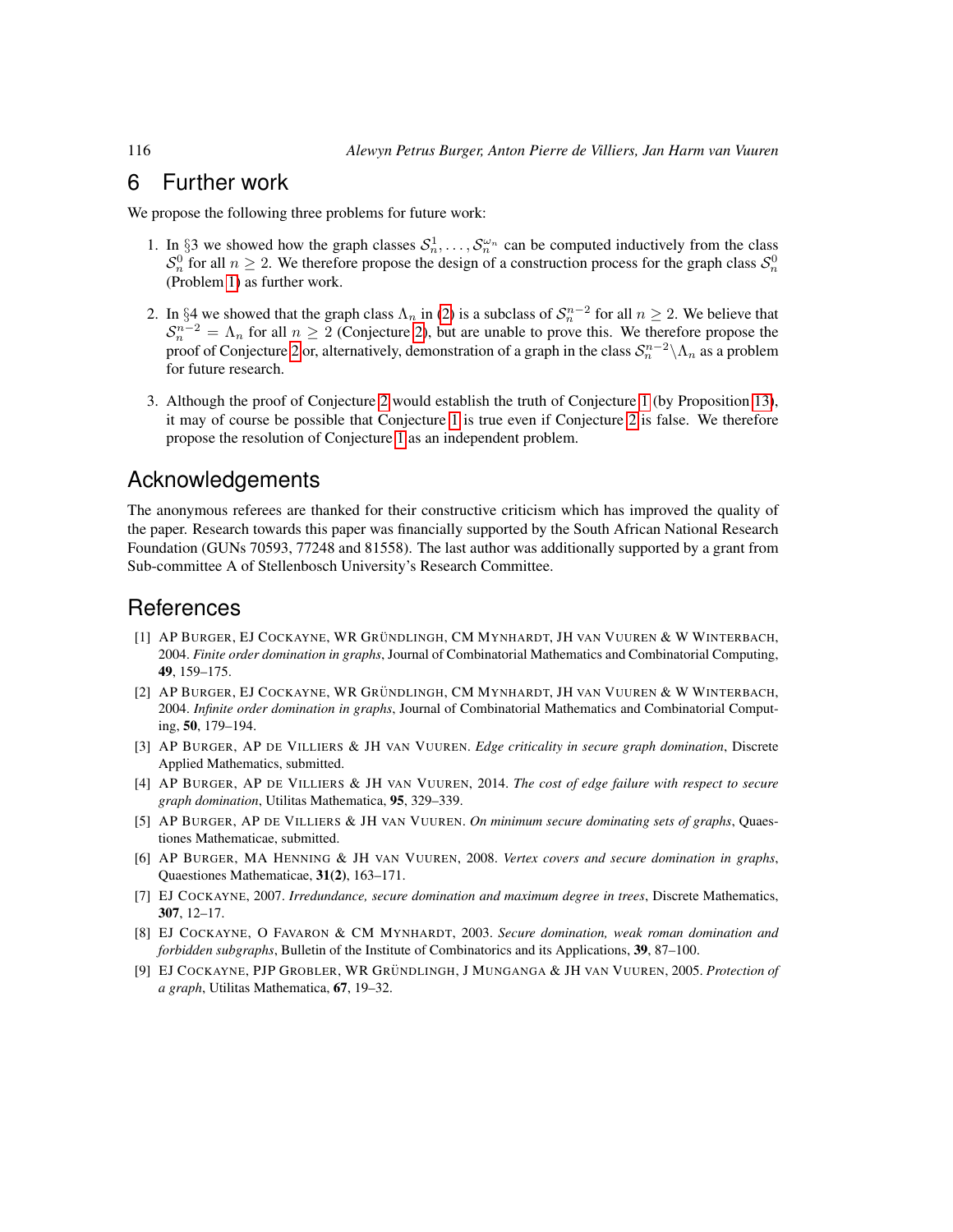- [10] PJP GROBLER & CM MYNHARDT, 2009. *Secure domination critical graphs*, Discrete Mathematics, 309, 5820–5827.
- [11] TW HAYNES, ST HEDETNIEMI & PJ SLATER, 1998. *Fundamentals of domination in graphs*, Marcel Dekker, New York (NY).
- <span id="page-14-0"></span>[12] CM MYNHARDT, HC SWART & E UNGERER, 2005. *Excellent trees and secure domination*, Utilitas Mathematica, 67, 255–267.
- <span id="page-14-1"></span>[13] J SIEK, LQ LEE & A LUMSDAINE, 2014. *Boost graph library*, [Online], [Cited: April 10<sup>th</sup>, 2014], Available from <http://www.boost.org/libs/graph/>.

## Appendix A: Proof of Proposition [8](#page-8-1)

Suppose  $V_1$  and  $V_2$  are the partite sets of  $K_{4,4}$  and let H be a subgraph of  $K_{4,4}$  that is isomorphic to a member of  $\mathcal{K}_{4,4}$  – 6e. Since  $H \subseteq \mathcal{K}_{4,4}$  and  $\gamma_s(\mathcal{K}_{4,4}) = 4$  [\[9,](#page-13-0) Proposition 10],

<span id="page-14-3"></span>
$$
\gamma_s(H) \ge 4. \tag{3}
$$

We show, by considering a number of cases, that, in fact,  $\gamma_s(H) = 4$ .

The largest subgraph of  $\mathcal{K}_{4,4}$  containing a vertex  $v \in V_1$  with  $d \in \{0,1,2,3,4\}$  private neighbours  $u_1, \ldots, u_d \in$  $V_2$  is obtained by joining v to all vertices in  $V_2$  and joining each of the three vertices in  $V_1 - \{v\}$  to each of the  $4 - d$ vertices in  $V_2 - \{u_1, \ldots, u_d\}$ . Because this subgraph has size  $4 + 3(4 - d) = 16 - 3d$  and H has size 10, it follows that  $d \leq 2$  (*i.e.* H has no vertex with more than two private neighbours). Moreover, if H has a vertex with two private neighbours, then it has exactly one such vertex,  $v$  (say), and H is necessarily isomorphic to the graph in Figure [8\(](#page-14-2)a). In this case  $H$  has the secure dominating set of cardinality  $4$  indicated by the solid vertices in the figure, showing that  $\gamma_s(H) = 4$  by [\(3\)](#page-14-3).



<span id="page-14-2"></span>Fig. 8: The graph  $H$  (a) with a vertex with two private neighbours, and (b) two vertices, each with exactly one private neighbour.

Suppose, therefore, that no vertex in H has more than one private neighbour and let the number of vertices of H with exactly one private neighbour be  $k \in \{0, 1, 2, 3, 4\}$ . The largest subgraph of  $\mathcal{K}_{4,4}$  containing k vertices  $v_1, \ldots, v_k \in V_1$ , each with one private neighbour, is obtained by joining  $v_i$  to a private neighbour  $u_i \in V_2$  for each  $i = 1, \ldots, k$  and by joining each vertex in  $V_1 - \{v_1, \ldots, v_k\}$  to all vertices in  $V_2 - \{u_1, \ldots, u_k\}$ . Because this subgraph of  $\mathcal{K}_{4,4}$  has size  $k + 4(4 - k) = 16 - 3k$  and H has size 10, it follows that  $k \le 2$ . Furthermore, if H has exactly two vertices, each with exactly one private neighbour, then  $H$  is necessarily isomorphic to the graph in Figure [8\(](#page-14-2)b). In this case  $H$  again has a secure dominating set of cardinality 4, as indicated by the solid vertices in the figure, showing that  $\gamma_s(H) = 4$  by [\(3\)](#page-14-3).

We may therefore assume that exactly one vertex of  $H$ ,  $w$  (say), has at most one private neighbour and that the remaining vertices of H have no private neighbours. Furthermore, since it requires at least  $4 + 3 = 7$  edge removals from  $K_{4,4}$  to isolate two vertices of the graph, H has at most one isolated vertex. Hence we have four final cases to consider: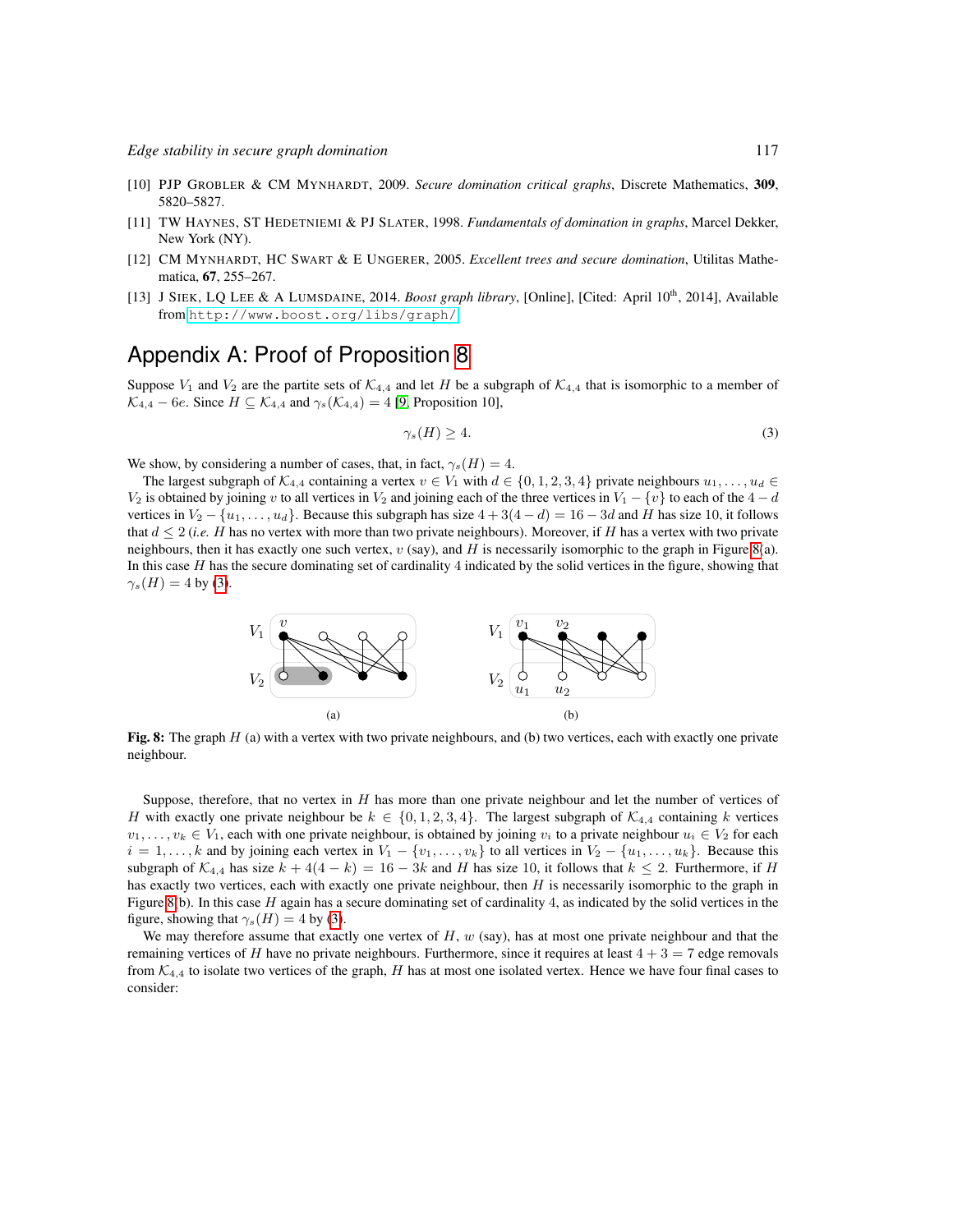Case i: H has one isolated vertex,  $x$  (say), and w has one private neighbour  $w'$ . In this case  $x$  and  $w'$  cannot be in the same partite set, because the largest subgraph satisfying these conditions has size 9, as shown in Figure [9\(](#page-15-0)a). There is, however, only one subgraph of size 10 of  $\mathcal{K}_{4,4}$  in which x and w' are in different partite sets, as shown in Figure [9\(](#page-15-0)b). In this case  $H$  yet again has a secure dominating set of cardinality 4, as indicated by the solid vertices in the figure, showing that  $\gamma_s(H) = 4$  in view of [\(3\)](#page-14-3).



<span id="page-15-0"></span>Fig. 9: The graph H with one isolated vertex x, and one vertex w which has one private neighbour  $w'$ , where (a) x and  $w'$  are in the same partite set, and (b) x and  $w'$  are in different partite sets.

*Case ii:* H has one isolated vertex, (x say), but no vertex with a private neighbour. Suppose  $x \in V_1$  and let  $v_1, v_2$ and  $v_3$  be the other vertices in  $V_1$ . Since  $\deg(v_1) + \deg(v_2) + \deg(v_3) = 10$ , it follows by the pigeonhole principle that at least one vertex in  $V_1$  has degree 4; suppose this vertex is  $v_1$ . Then, since  $\deg(v_2) + \deg(v_3) = 6$ , it follows by the pigeonhole principle that at least one of  $v_2$  or  $v_3$  has degree at least 3; suppose this vertex is  $v_2$  and let the common neighbours of  $v_1$  and  $v_2$  be  $w_1$ ,  $w_2$  and  $w_3$ . Then the remaining vertex  $w_4$  in  $V_2$  is adjacent to either  $v_2$ or  $v_3$ , for otherwise it would be a private neighbour of  $v_1$ . If  $w_4$  is adjacent to  $v_2$ , then H contains the subgraph in Figure [10\(](#page-15-1)a), in which case  $v_3$  is adjacent to exactly two vertices in  $V_2$ ,  $w_i$  and  $w_j$  (say). But then H has the secure dominating set  $\{x, v_1, w_i, w_j\}$  of cardinality 4. If, however,  $w_4$  is adjacent to  $v_3$ , then H contains the subgraph in Figure [10\(](#page-15-1)b) which also has a secure dominating set of cardinality 4, as indicated by the solid vertices in the figure. In both cases, therefore,  $\gamma_s(H) = 4$  by [\(3\)](#page-14-3).



<span id="page-15-1"></span>Fig. 10: Subgraphs of H with an isolated vertex,  $(x \text{ say})$ , but where no vertex has a private neighbour and where (a)  $v_3$  is adjacent to  $w_i$  and  $w_j$ , and (b)  $v_3$  is adjacent to  $w_4$ .

*Case iii:* H has no isolated vertices, and w has one private neighbour w'. Suppose  $w \in V_1$  and let  $v_1, v_2$  and  $v_3$  be the other vertices in  $V_1$ . Since  $\deg(w) + \deg(v_1) + \deg(v_2) + \deg(v_3) = 10$ , it follows by the pigeonhole principle that at least two vertices in  $V_1$  have degree at least 3. If w has degree at least 3, let  $v_1$  be another vertex in V<sub>1</sub> with degree at least 3. Then H contains the subgraph in Figure [11\(](#page-16-0)a), in which case some vertex  $u \in V_2$ , which is adjacent to  $v_1$ , must be adjacent to at least one other vertex in  $V_1$ ,  $v_3$  (say). But then H has the secure dominating set  $\{w, v_1, v_2, v_3\}$  of cardinality 4. If, however, w has degree 2, then two other vertices in  $V_1$ ,  $v_1$  and  $v_2$  (say), have degree at least 3. Then  $H$  contains the subgraph in Figure [11\(](#page-16-0)b) which also has a secure dominating set of cardinality 4, as indicated by the solid vertices in the figure. In both cases, therefore,  $\gamma_s(H) = 4$  by [\(3\)](#page-14-3).

*Case iv:* H has no isolated vertices and no vertices with private neighbours. Let  $v_1, v_2, v_3$  and  $v_4$  be the vertices in  $V_1$ . Since  $\delta(H) \geq 2$ , it follows by the pigeonhole principle that at least two vertices in  $V_1$ ,  $v_1$  and  $v_2$  (say), have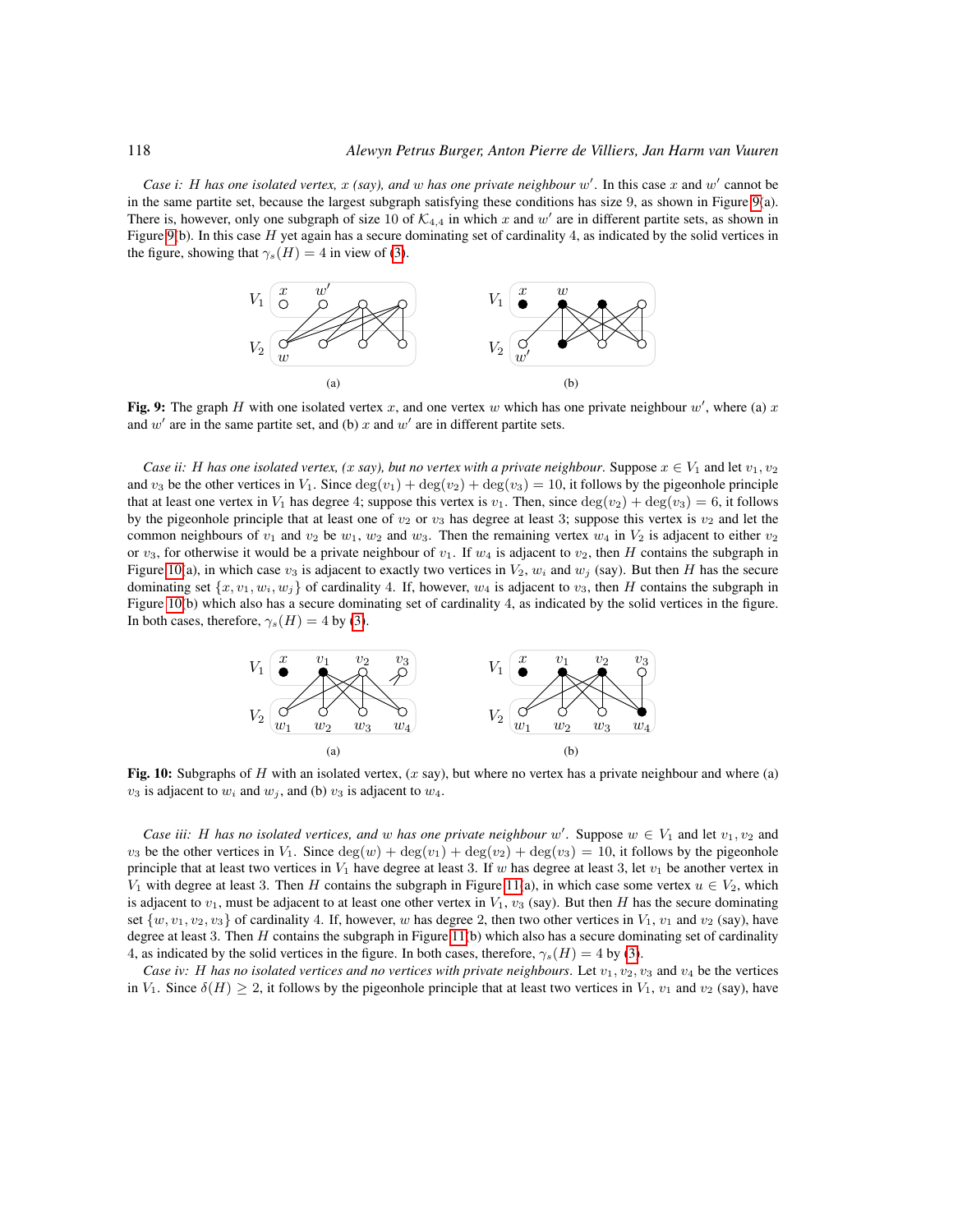

<span id="page-16-0"></span>Fig. 11: The graph H with no isolated vertices, where w has one private neighbour  $w'$  and where (a) w has degree at least 3, and (b)  $w$  does not have degree at least 3.

degree 2. Furthermore, without loss of generality, either  $v_3$  has degree 2 and  $v_4$  has degree 4, or else both  $v_3$  and  $v_4$ have degree 3. If  $v_3$  has degree 2 and  $v_4$  has degree 4, then H contains the subgraph in Figure [12\(](#page-16-1)a), in which case H has the secure dominating set  $\{v_1, v_2, v_3, v_4\}$ , because  $N(v_1) \cup N(v_2) \cup N(v_3) = V_2$  in order to avoid private neighbours in H. In this case, therefore,  $\gamma_s(H) = 4$  by [\(3\)](#page-14-3).

Finally, if both  $v_3$  and  $v_4$  have degree 3, then  $N(v_3) = N(v_4)$  or  $N(v_3) \neq N(v_4)$ . If  $N(v_3) = N(v_4)$ , then there is a vertex  $u \in V_2$  that is adjacent to neither  $v_3$  nor  $v_4$ , in order to avoid private neighbours in H. Since  $\delta(H) \geq 2$ , u is adjacent to  $v_1$  and  $v_2$ , as shown in Figure [12\(](#page-16-1)b), in which case H has the secure dominating set  $\{v_1, v_2, v_3, v_4\}$  of cardinality 4, showing that  $\gamma_s(H) = 4$  by [\(3\)](#page-14-3). If, however,  $N(v_3) \neq N(v_4)$ , then some vertex  $u \in V_2$  is adjacent to  $v_3$  but not to  $v_4$ . Since  $\delta(H) \geq 2$ , u is adjacent to at least one other vertex in  $V_1$ . Assume, without loss of generality, that u is adjacent to  $v_1$ . Then H contains the subgraph in Figure [12\(](#page-16-1)c), in which case H has the secure dominating set  $\{v_1, v_2, v_3, v_4\}$  of cardinality 4, showing that  $\gamma_s(H) = 4$  by [\(3\)](#page-14-3).



<span id="page-16-1"></span>Fig. 12: The graph H with no isolated vertices and no vertices with private neighbours, where (a) deg( $v_3$ ) = 2 and  $\deg(v_4) = 4$ , (b)  $\deg(v_3) = \deg(v_4) = 3$  and  $N(v_3) = N(v_4)$ , and (c)  $\deg(v_3) = \deg(v_4) = 3$  and  $N(v_3) \neq N(v_4)$ .

From the above cases we conclude that  $\gamma_s(H) = 4$  and hence that  $\mathcal{K}_{4,4}$  is p-stable for some  $p \ge 6$ . The subgraph  $2\mathcal{K}_1 \cup \mathcal{K}_{3,3}$  of size 16 − 7 = 9 of  $\mathcal{K}_{4,4}$ , however, has secure domination number 2 + 3 = 5 [\[9,](#page-13-0) Proposition 10], showing that  $\mathcal{K}_{4,4}$  is not p-stable for any  $p \ge 7$ .

### Appendix B: Proof of Proposition [9](#page-8-3)

Suppose  $V_1$ ,  $V_2$  and  $V_3$  are the partite sets of  $\mathcal{K}_{3,3,3}$  and let H be a subgraph of  $\mathcal{K}_{3,3,3}$  that is isomorphic to a member of  $K_{3,3,3}$  – 7e. Since  $H \subseteq K_{3,3,3}$  and  $\gamma_s(K_{3,3,3}) = 3$  by Proposition [\[9,](#page-13-0) Proposition 11],

<span id="page-16-2"></span>
$$
\gamma_s(H) \ge 3. \tag{4}
$$

It is shown, by considering a number of cases, that, in fact,  $\gamma_s(H) = 3$ .

Let  $V_1 = \{u_1, u_2, u_3\}, V_2 = \{v_1, v_2, v_3\}$  and  $V_3 = \{w_1, w_2, w_3\}.$  It follows from the pigeonhole principle that at least four vertices in H have degree at least 5. Furthermore, two vertices of the same partite set of H,  $u_1, u_2 \in V_1$ (say), have degree at least 5. Two cases are considered.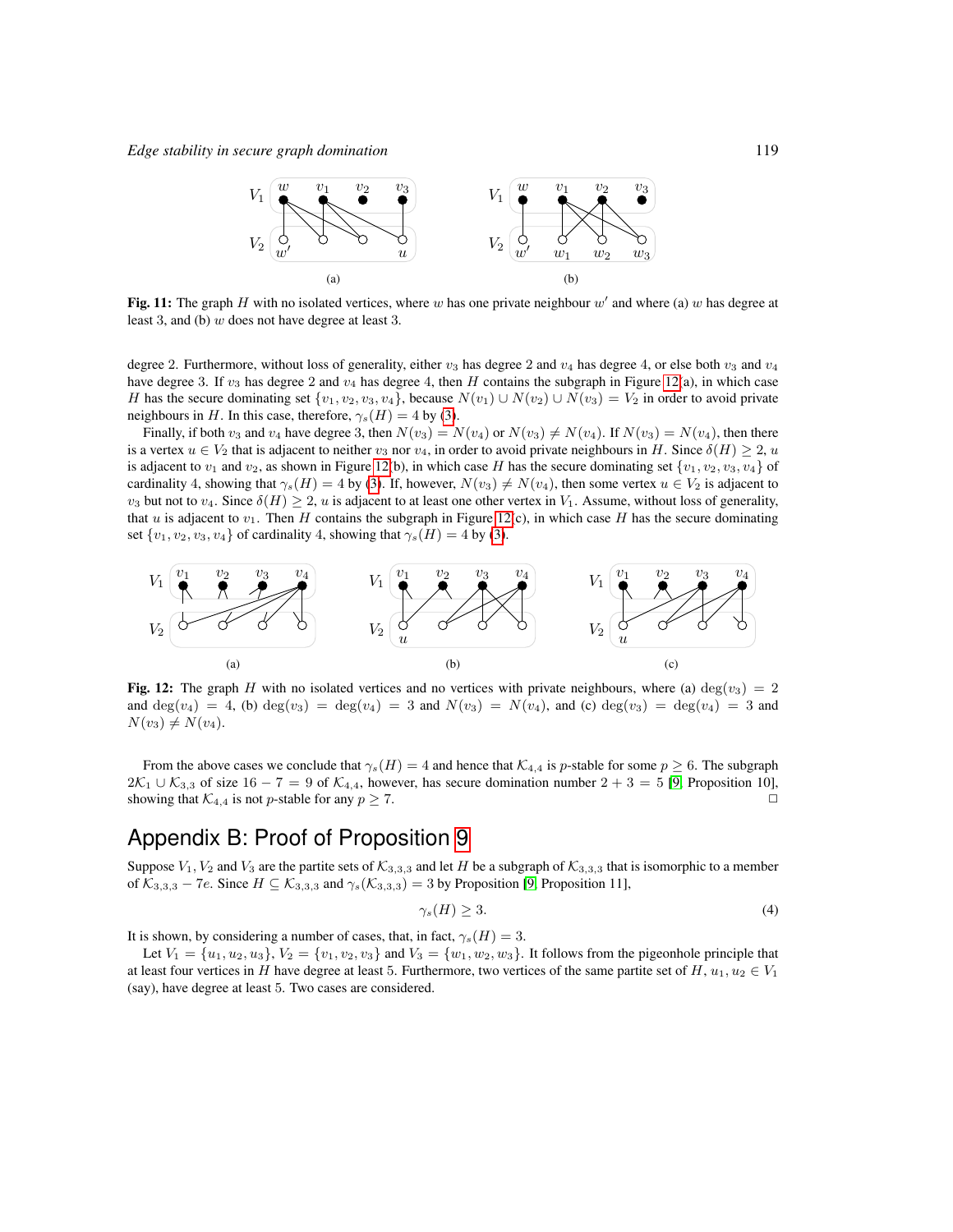

<span id="page-17-0"></span>Fig. 13: Subgraphs of H with  $\Delta(H) = 6$ , where (a) deg(u<sub>1</sub>) = deg(u<sub>2</sub>) = 6, with both u<sub>1</sub> and u<sub>2</sub> defending  $V_1 \cup V_2$ , and (b) deg $(u_2) = 6$  and deg $(u_1) = 5$ , with  $u_2$  defending  $v_1$ , and  $u_1$  defending  $(V_2 - \{v_1\}) \cup V_3$ . minimum secure dominating set is indicated by the solid vertices in each case.

*Case i:*  $\Delta(H) = 6$ . If both  $u_1$  and  $u_2$  have degree 6, then H contains the subgraph in Figure [13\(](#page-17-0)a), in which case the partite set  $V_1$  is a secure dominating set of H (of cardinality 3). Suppose then that only one vertex,  $u_2$  (say), has degree 6, while  $u_1$  has degree 5. Then H contains the subgraph in Figure [13\(](#page-17-0)b), in which case the partite set  $V_1$  is yet again a secure dominating set of H (of cardinality 3). In both cases, therefore,  $\gamma_s(H) = 3$  by [\(4\)](#page-16-2).

*Case ii:*  $\Delta(H) \leq 5$ . In this case at least two vertices,  $u_1$  and  $u_2$  (say), of  $V_1$  have degree 5. It follows by the pigeonhole principle that  $\delta(H) \geq 1$ . However, if  $\delta(H) = 1$ , then H is isomorphic to either the graph in Figure [14\(](#page-17-1)a), the graph in Figure [14\(](#page-17-1)b) or the graph in Figure 14(c). In all of these cases  $\gamma_s(H) = 3$ . Assume, therefore, that  $\delta(H) \geq 2$ . There are two subcases to consider:

*Case ii(a):*  $N(u_1) = N(u_2)$ . In this case exactly one vertex,  $v_1$  (say), in  $V_2 \cup V_3$  is adjacent to neither  $u_1$  nor  $u_2$ . If  $v_1$  and  $u_3$  are adjacent, then H contains the subgraph in Figure [15\(](#page-18-0)a), in which case  $V_1$  is a secure dominating set of H. Suppose, therefore, that  $v_1$  and  $u_3$  are not adjacent. Since  $v_1$  is not adjacent to any vertex in  $V_1 \cup V_2$  and  $u_3$  is not adjacent to any vertex in  $V_1 \cup \{v_1\}$ , and since  $\deg(v_1) + \deg(u_3) \ge 7$ , it follows that  $u_3$  and  $v_1$  share at least two common neighbours,  $w_1$  and  $w_2$  (say), in  $V_3$ , as shown in Figure [15\(](#page-18-0)b). Furthermore, since  $\deg(v_1) + \deg(u_3) \leq 8$ , there are at least eight edges between the vertices in  $V_2$  and  $V_3$ . Hence,  $v_2$  and  $v_3$  are both adjacent to at least one of



<span id="page-17-1"></span>Fig. 14: The graph H with  $\Delta(H) = 5$  and  $\delta(H) = 1$ , with (a) deg(v<sub>1</sub>) = 4, where u<sub>3</sub> defends v<sub>1</sub> and u<sub>1</sub> defends  $V_1 \cup (V_2 - \{v_1\})$ , (b)  $deg(v_1) = 5$  and  $deg(v_2) = 4$ , where  $u_1$  defends  $v_3$  and  $u_1$  defends  $V_1 \cup (V_2 - \{v_1\})$ , and (c) deg $(v_1) = 5$  and deg $(w_1) = 4$ , where  $u_3$  defends  $v_1$  and  $u_1$  defends  $V_1 \cup (V_2 - \{v_1\})$ . A minimum secure dominating set is indicated by the solid vertices in each case.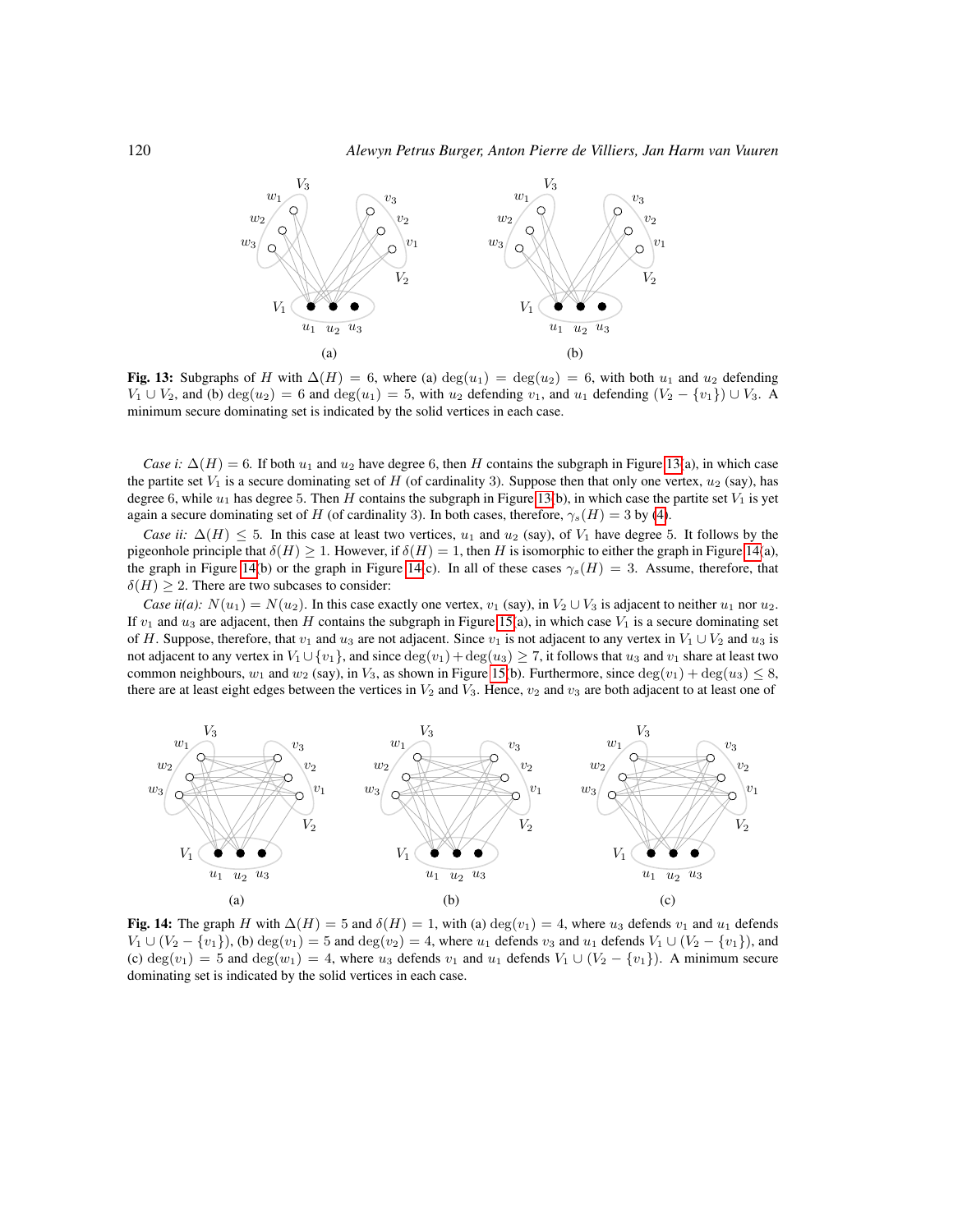

<span id="page-18-0"></span>Fig. 15: Subgraphs of H with  $\Delta(H) = 5$  and  $\delta(H) = 2$ , where  $u_1$  and  $u_2$  have identical neighbourhoods and where (a)  $u_3$  and  $v_1$  are neighbours, with  $u_3$  defending  $v_1$ , and both  $u_1$  and  $u_2$  defending the vertices in  $(V_2 - \{v_1\}) \cup V_3$ , and (b)  $u_3$  and  $v_1$  are not neighbours, with  $u_1$  defending  $w_3$ , and  $w_1$  and  $w_2$  both defending  $\{u_2, u_3, v_1, v_2, v_3\}$ . A minimum secure dominating set is indicated by the solid vertices in each case.

 $w_1$  or  $w_2$ . In this case,  $\{u_1, w_1, w_2\}$  is a secure dominating set of H. In this subcase, therefore,  $\gamma_s(H) = 3$  by [\(4\)](#page-16-2).

*Case ii(b):*  $N(u_1) \neq N(u_2)$ . In this case  $u_1$  is adjacent to a vertex, x (say), in  $V_2 \cup V_3$  to which  $u_2$  is not adjacent and, similarly,  $u_2$  is adjacent to a vertex, y (say), in  $V_2 \cup V_3$  to which  $u_1$  is not adjacent.

Suppose first that x and y are in the same partite set. It may be assumed, without loss of generality, that  $x = v_1$ and  $y = v_2$ . Since  $\delta(H) \geq 2$ ,  $u_3$  is adjacent to at least two vertices in  $V_2 \cup V_3$ . If  $u_3$  is adjacent to either  $v_1$  or  $v_2$ , then  $V_1$  is a secure dominating set of H, as shown in Figure [16\(](#page-18-1)a). If  $u_3$  is adjacent to neither  $v_1$  nor  $v_2$ , but  $u_3$ shares a neighbour,  $w_1$  (say), with either  $v_1$  or  $v_2$ , then  $\{u_1, u_2, w_1\}$  is a secure dominating set of H, as shown in Figure [16\(](#page-18-1)b). Finally, if  $u_3$  is adjacent to neither  $v_1$  nor  $v_2$ , and  $u_3$  shares no common neighbours with  $v_1$  and  $v_2$ , then  $u_3, v_1$  and  $v_2$  are all adjacent to distinct vertices in  $V_3$  and  $u_3$  is also adjacent to  $w_3$ . It may be assumed, without loss of generality, that  $v_1$  is adjacent to  $w_2$  and that  $v_2$  is adjacent to  $w_1$ . Then  $V_1$  is a secure dominating set of H, as



<span id="page-18-1"></span>Fig. 16: Subgraphs of H with  $\Delta(H) = 5$  and  $\delta(H) = 2$ , where  $u_1$  and  $u_2$  do not have identical neighbourhoods and where (a)  $u_3$  is adjacent to  $v_1$ , with  $u_3$  defending  $v_1$  and  $u_2$  defending  $(V_2 - \{v_1\}) \cup V_3$ , (b)  $u_3$  is not adjacent to  $v_1$  or  $v_2$ , but shares  $w_1$  as common neighbour with them, in which case  $w_1$  defends  $u_3$ , while  $u_2$  defends  $(V_2 \{v_2, w_1\}$  ∪  $V_3$  and  $u_2$  defends  $v_2$ , and (c)  $u_3$  is adjacent to neither  $v_1$  nor  $v_2$  and shares no common neighbour with  $v_1$  or  $v_2$ , in which case  $u_3$  defends  $\{v_3, w_3\}$ ,  $u_2$  defends  $\{v_1, w_2\}$  and  $u_1$  defends  $\{v_2, w_1\}$ . A minimum secure dominating set is indicated by the solid vertices in each case.